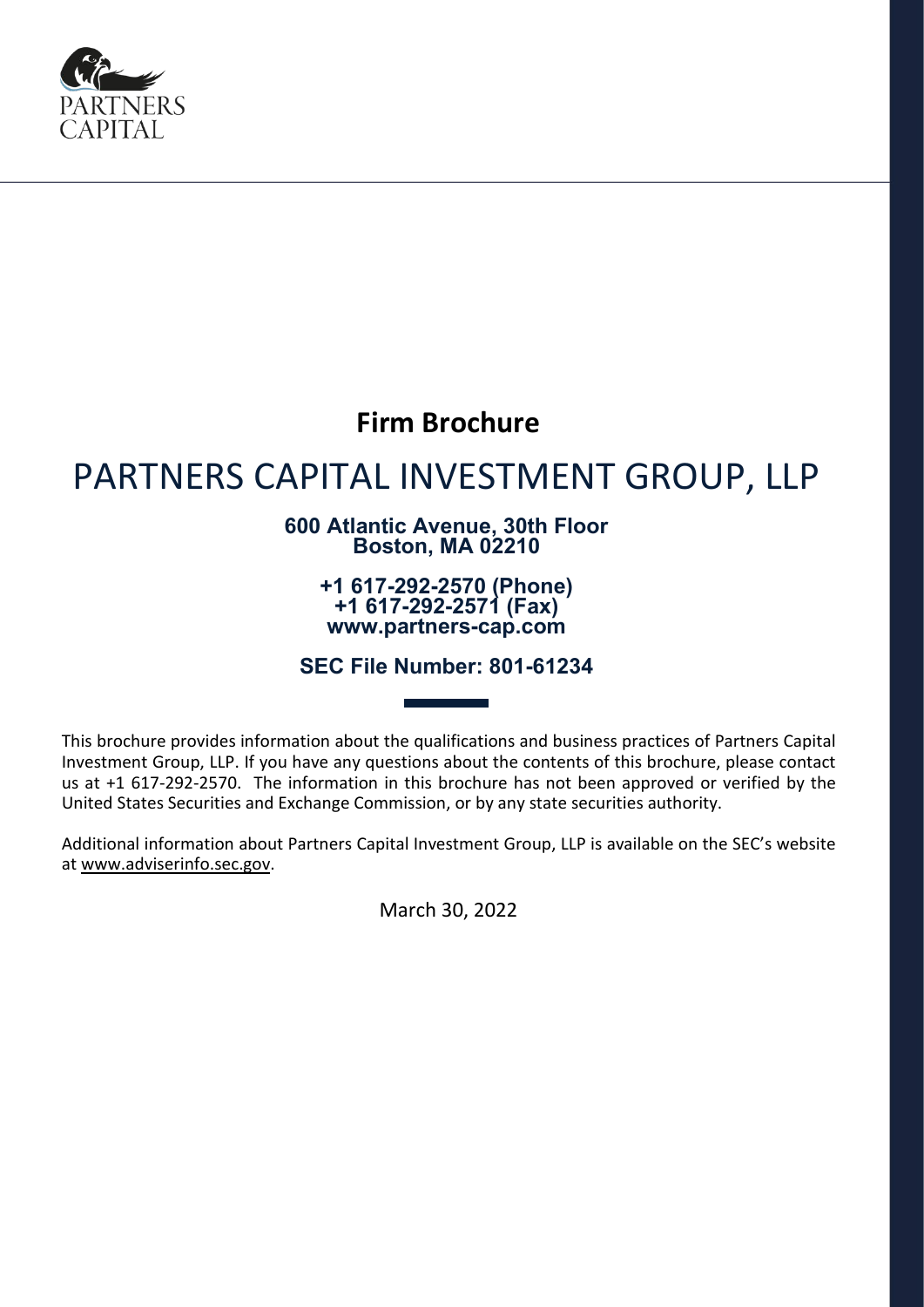

## <span id="page-1-0"></span>**Item 2. Material Changes**

This section discusses only material changes since the last annual update which most recently occurred on March 30, 2021.

### <span id="page-1-1"></span>**Material Changes Since the Last Update**

There have been no material changes since the last update.

### <span id="page-1-2"></span>**Full Brochure Available**

The Firm Brochure for Partners Capital Investment Group, LLP is available by contacting +1 617-292- 2570.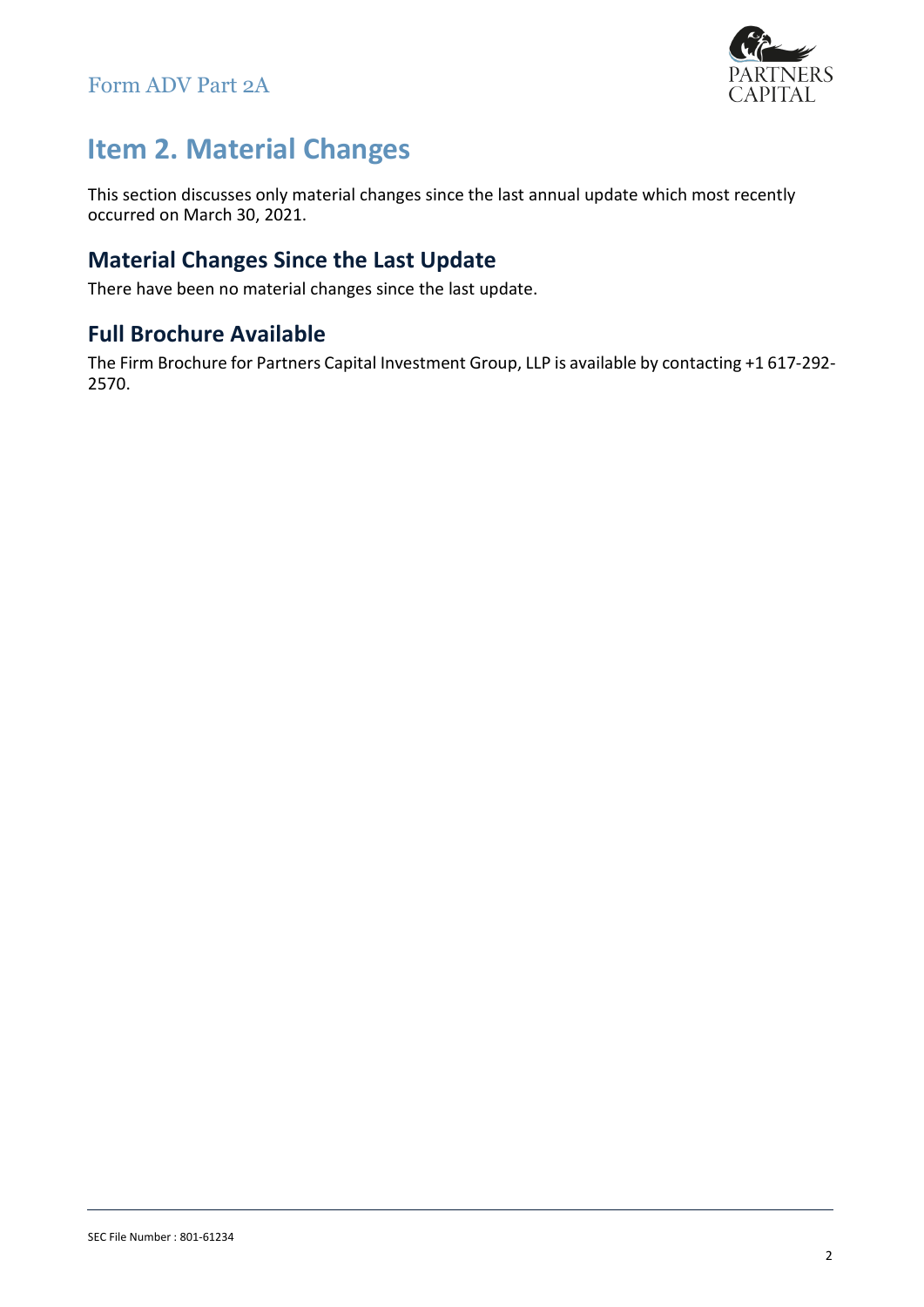

## <span id="page-2-0"></span>**Item 3. Table of Contents**

| Item 2. Material Changes 22 and 22 and 22 and 23 and 23 and 24 and 25 and 25 and 25 and 25 and 25 and 25 and 2 |  |
|----------------------------------------------------------------------------------------------------------------|--|
|                                                                                                                |  |
|                                                                                                                |  |
|                                                                                                                |  |
|                                                                                                                |  |
|                                                                                                                |  |
|                                                                                                                |  |
|                                                                                                                |  |
|                                                                                                                |  |
|                                                                                                                |  |
|                                                                                                                |  |
|                                                                                                                |  |
|                                                                                                                |  |
|                                                                                                                |  |
|                                                                                                                |  |
|                                                                                                                |  |
|                                                                                                                |  |
|                                                                                                                |  |
|                                                                                                                |  |
|                                                                                                                |  |
|                                                                                                                |  |
| Item 8. Methods of Analysis, Investment Strategies and Risk of Loss________________________________9           |  |
|                                                                                                                |  |
|                                                                                                                |  |
|                                                                                                                |  |
|                                                                                                                |  |
| Risks related to Investments in Private Funds, Fund-of-Fund or Multi-Manager Strategy10                        |  |
|                                                                                                                |  |
|                                                                                                                |  |
|                                                                                                                |  |
|                                                                                                                |  |
|                                                                                                                |  |
|                                                                                                                |  |
|                                                                                                                |  |
|                                                                                                                |  |
|                                                                                                                |  |
| Item 11. Code of Ethics, Participation or Interest in Client Transactions and Personal Trading___ 16           |  |
|                                                                                                                |  |
|                                                                                                                |  |
|                                                                                                                |  |
|                                                                                                                |  |
|                                                                                                                |  |
|                                                                                                                |  |
| Item 12. Brokerage Practices                                                                                   |  |
|                                                                                                                |  |
|                                                                                                                |  |
|                                                                                                                |  |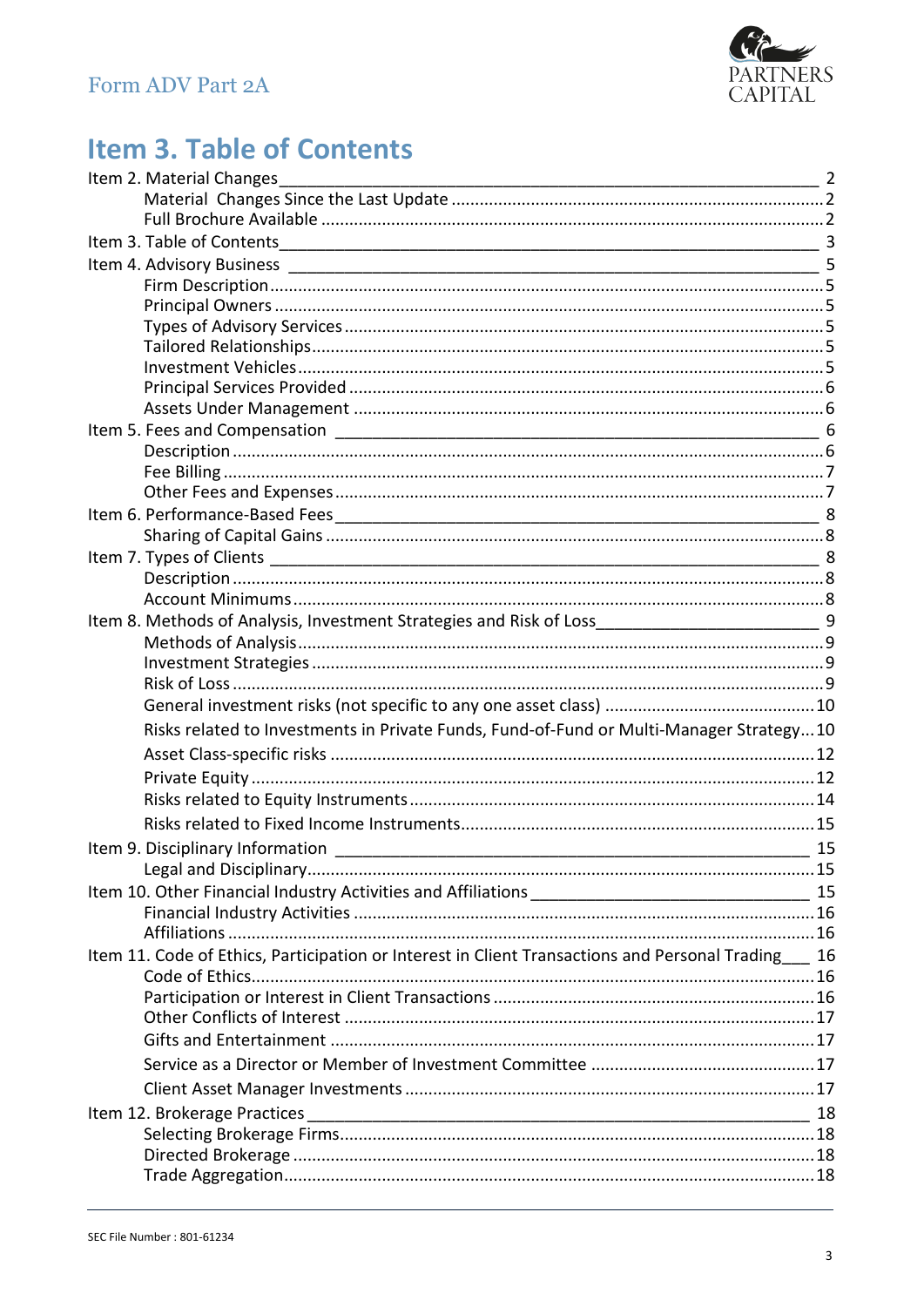

|                                                                                  | -20 |
|----------------------------------------------------------------------------------|-----|
|                                                                                  |     |
|                                                                                  |     |
| Appendix 1: Allocation of Scarce Capacity Policy _______________________________ | 22  |
| Appendix 2: Partners Capital Client Privacy Policy _____________________________ | -25 |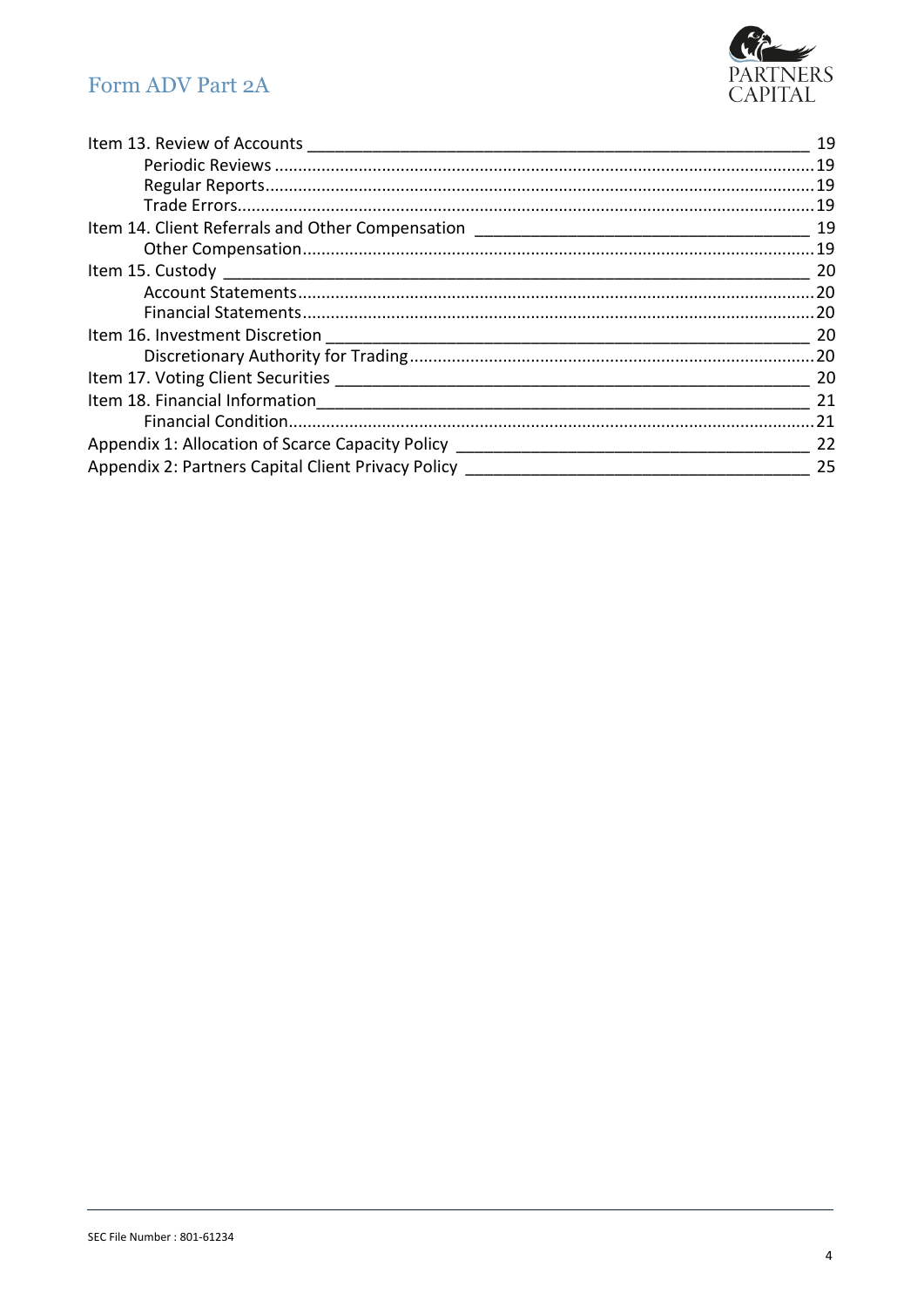

## <span id="page-4-0"></span>**Item 4. Advisory Business**

### <span id="page-4-1"></span>**Firm Description**

Partners Capital Investment Group, LLP ("Partners Capital" or the "Firm"), a Delaware limited liability partnership, is an investment adviser based in London, New York City, Boston, San Francisco, Singapore, Hong Kong, and Paris. We provide wholly independent advice on asset allocation and what we believe to be the best of breed asset manager selection across all asset classes and geographic markets. We commenced investment activities in 2001 with a base of about 70 clients, which has now grown to approximately 550 globally. These initial clients were all sophisticated, well informed, experienced investors, often from within the investment community who, as clients, enhanced our ability to access what we believe to be the best asset managers. We have extended this group to include sophisticated family offices, wealthy entrepreneurs, foundations, endowments and other institutions.

### <span id="page-4-2"></span>**Principal Owners**

The principal owner of Partners Capital is Stan Burton Miranda (Chief Executive Officer).

### <span id="page-4-3"></span>**Types of Advisory Services**

Partners Capital provides investment advice related to overall asset allocation, asset allocation within asset classes and investment product recommendations. Partners Capital advises clients and serves as the general partner of privately offered domestic funds (i.e., US domiciled entities) and as the investment manager to privately offered offshore funds (i.e., Cayman Island domiciled entities) (each a "Fund" and collectively the "Funds"). We primarily allocate assets of clientsto other pooled vehicles or separate accounts managed by third-party professional fund managers, including hedge fund managers, private equity managers, and other asset class managers (collectively, "Investment Managers") that utilize a wide variety of strategies.

### <span id="page-4-4"></span>**Tailored Relationships**

We aim to provide our clients with highly customized investment advice which diversifies their portfolios across all asset classes including but not limited to public equity, private equity, property, commodities, fixed income, credit and hedge funds.

For most of its history, Partners Capital has had no discretion over any client accounts (i.e., investments are not implemented without explicit client approval in advance), except for the pooled vehicles. Partners Capital now also accepts fully and limited discretionary accounts. However, even in this case, the client has the ability to place limitations and restrictions on securities purchased or sold or other investments made in their account.

### <span id="page-4-5"></span>**Investment Vehicles**

Typical investment vehicles we advise on generally include, but are not limited to, publicly-traded mutual funds, private placement vehicles (e.g., hedge funds or private equity funds), other private investments, separately managed accounts, unit trusts and exchange-traded funds ("ETFs"). In general, we are not advising clients on individual stocks or bonds, except in the context of overall asset allocation or with respect to the co-invest strategies.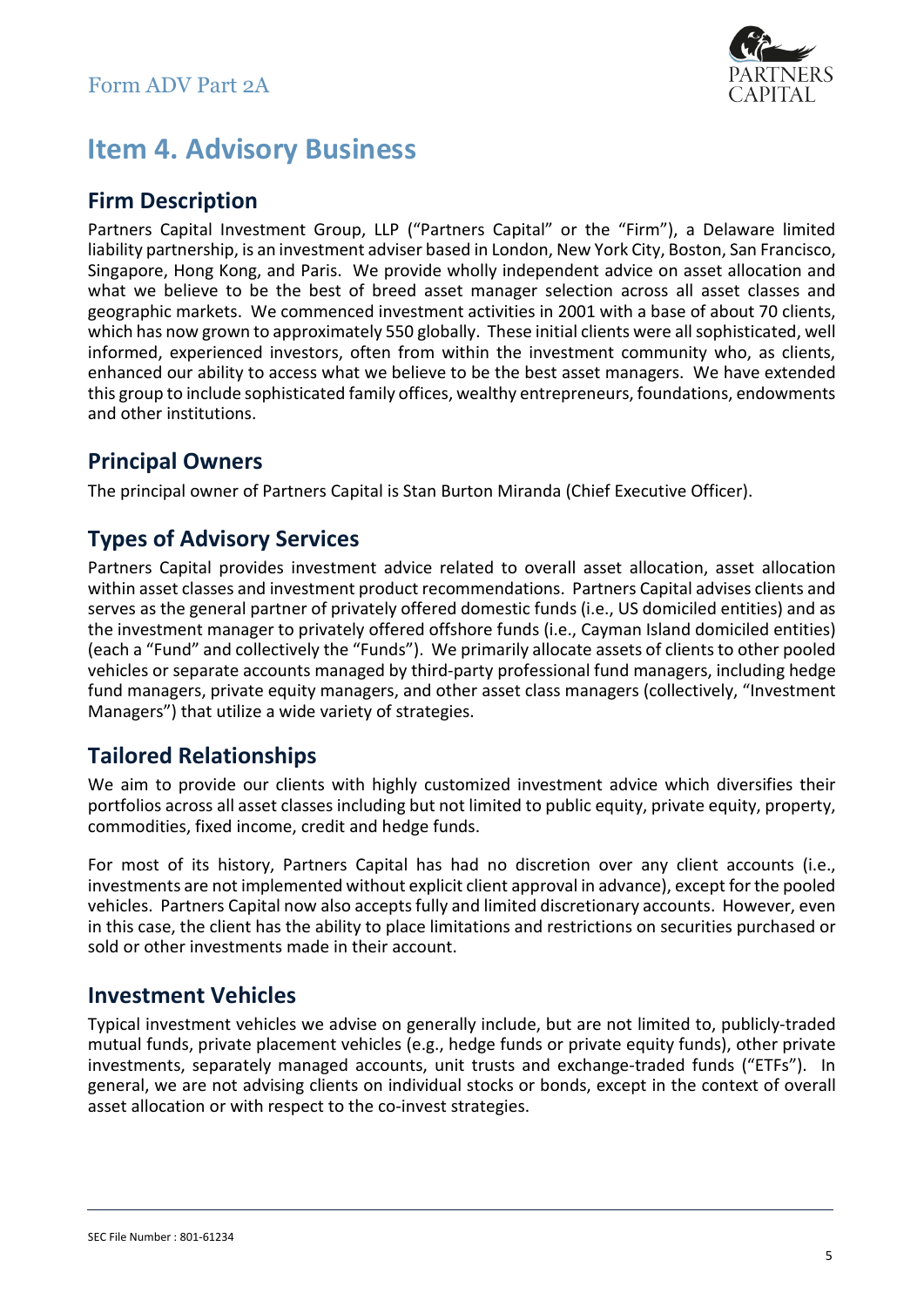

The domestic and offshore entities managed by the Firm are referred to herein as the "Funds" and other clients (e.g., individuals, trusts, separately managed accounts, etc.) are referred to as "Other Clients" (together, our "Clients"). The Funds are designed as pooled vehicles and invest in certain limited partnerships or other investments. Partners Capital has the discretion to cause the Funds to invest in investments as described in each of the respective Fund's private placement memorandum or limited partnership agreements. The Funds are (a) privately placed, (b) not registered under the Investment Company Act of 1940, as amended, and (c) may or may not be continuously offered.

### <span id="page-5-0"></span>**Principal Services Provided**

The main services provided to Clients include but are not limited to:

- Research, identify, monitor, evaluate and meet with potential Investment Managers;
- Select Investment Managers for the Funds;
- Advise Other Clients as to the availability of opportunities to invest funds with particular Investment Managers;
- Assess the performance of Investment Managers managing assets of Clients and make periodic recommendations to Clients with respect to such performance; and
- Maintain records for Clients relating to their recommendations, retention, performance and services of Investment Managers selected and recommended by Partners Capital.

### <span id="page-5-1"></span>**Assets Under Management**

Partners Capital manages Client assets on a discretionary and a non-discretionary basis. As of **December 31, 2021,** assets under management for US Clients were:

|                                | <b>USD</b>       |
|--------------------------------|------------------|
| Discretionary                  | \$21,189,827,383 |
| Non-Discretionary              | \$8,623,022,239  |
| <b>Total (US Clients only)</b> | \$29,812,849,622 |

## <span id="page-5-2"></span>**Item 5. Fees and Compensation**

### <span id="page-5-3"></span>**Description**

Partners Capital does not have a standardized fee schedule. Partners Capital usually charges an advisory fee in arrears on the Client's Assets Under Management ("AUM"). In general, we charge an annual management fee that can range up to 0.75% per annum on time-weighted AUM, payable quarterly. Clients can elect to be charged only an advisory fee or both an advisory and a performance-based fee, or both an advisory or a relative performance-based fee. Partners Capital may receive performance based compensation of generally up to 5%, and relative performance based compensation of generally up to 24%, payable annually or semi-annually. Fees may vary by Client size, complexity and other factors deemed appropriate by Partners Capital. Performancebased fees for liquid products are described below in the "Performance-Based Fees" section.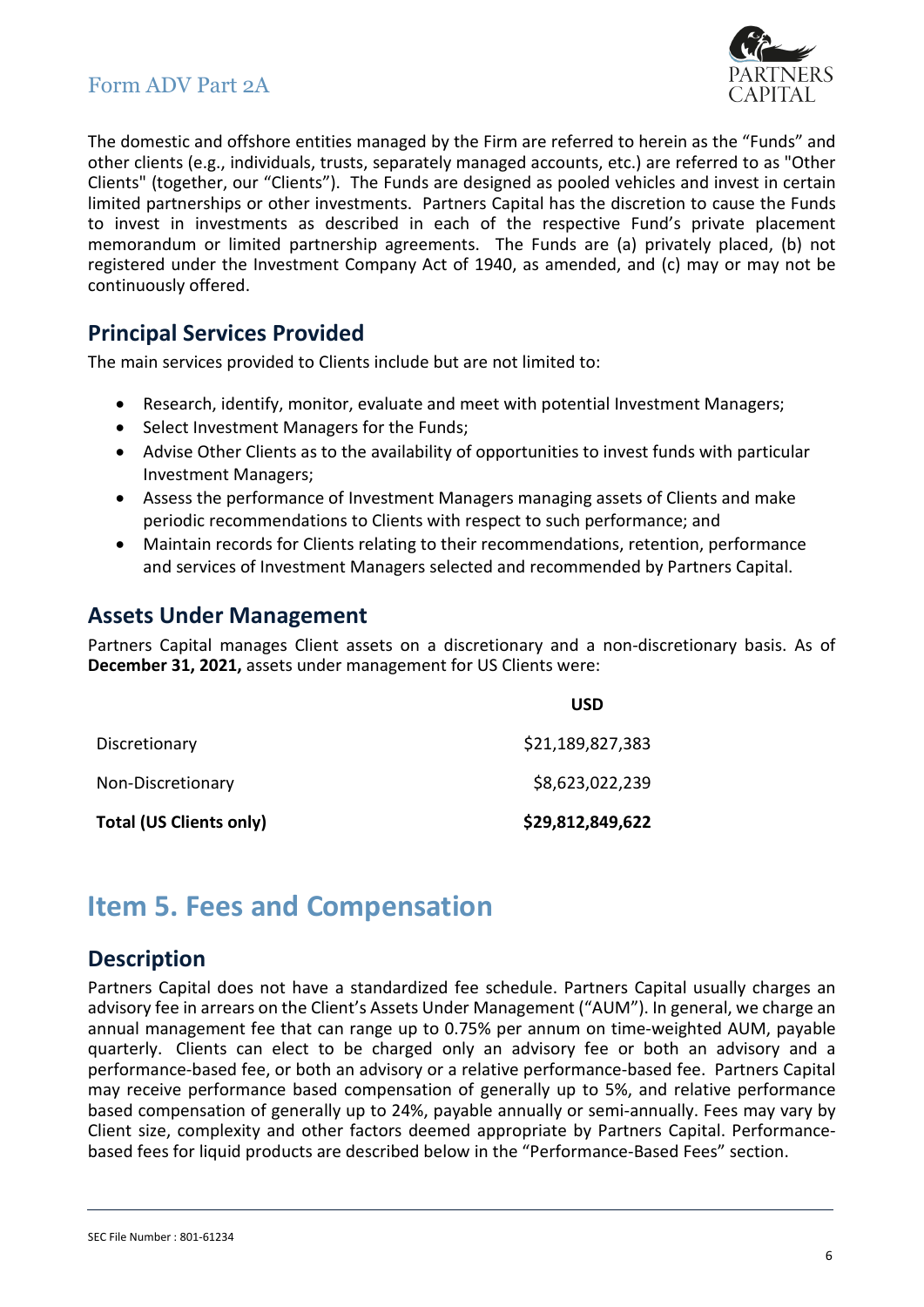

In some cases, a fixed annual fee may also apply. We may also charge an administrative fee on FX Hedges, which are 0.02% of the notional amount. This fee is generally charged at the inception of the hedge or when the hedge is rolled.

Following termination of an agreement, in respect of each illiquid asset advised by Partners Capital, Clients may have the obligation to pay to Partners Capital a one-time only fee equal to 2% of the aggregate amount of all original commitments to those illiquid assets in which Client still have a material interest less management fees paid to date for such illiquid assets.

Partners Capital charges the Funds a management fee and a performance fee that is disclosed in detail in each Fund's private placement memorandum, advisory agreement, limited partnership agreement and/or other documentation received by each investor prior to investment in a Fund. Fees may differ from one Fund to another, as well as among investors in the same Fund. The Funds also bear their share of expenses are set forth in the "Other Fees and Expenses" section below.

### <span id="page-6-0"></span>**Fee Billing**

Client fees may be collected from the Client's custodial account with the Client's authorization, collected via an invoice sent to the Client, or collected directly from the Funds as permitted by the relevant Fund's private placement memorandum.

Some Clients may have fees collected from a combination of these three sources, i.e. custody account, direct invoice and/or domestic or offshore fund entities.

### <span id="page-6-1"></span>**Other Fees and Expenses**

Clients may be charged fees or commissions in addition to the management fee paid to Partners Capital. These may include brokerage commissions and other custodial fees charged by third-party organizations. Clients may also be charged expenses (e.g. legal costs) incurred in relation to their direct co-investments.

The Funds generally bear their own expenses set forth below:

- Organizational Expenses: costs, fees and expenses incurred by or on behalf of a general partner and/or the Partners Capital in connection with the formation and organization of the Fund
- Direct Operating Expenses: legal, administrative, audit, insurance, bookkeeping and accounting, brokerage fees; interest on borrowed money, real property or personal property taxes on investments; costs and expenses incurred in the purchase, holding, sale or exchange of investments, fees incurred with the maintenance of bank or custodian accounts; expenses incurred by a general partner (or its designee) in serving as a "partnership representative"; out-of-pocket expenses of preparing and distributing reports and other communications to investors or associated with any Fund meetings, including, but not limited to, printing, postage, communication and travel and accommodation costs; services and expenses incurred in researching, investing, and evaluating investment opportunities, including the cost of books, databases, periodical subscriptions, research platforms, travel and accommodation costs and other research resources; services and expenses related to monitoring investments; expenses related to software acquired, licenses or otherwise obtained by a Fund or Partners Capital for use in respect of a Fund, to track investments; litigation or other extraordinary expenses relating to a Fund and its activities; costs and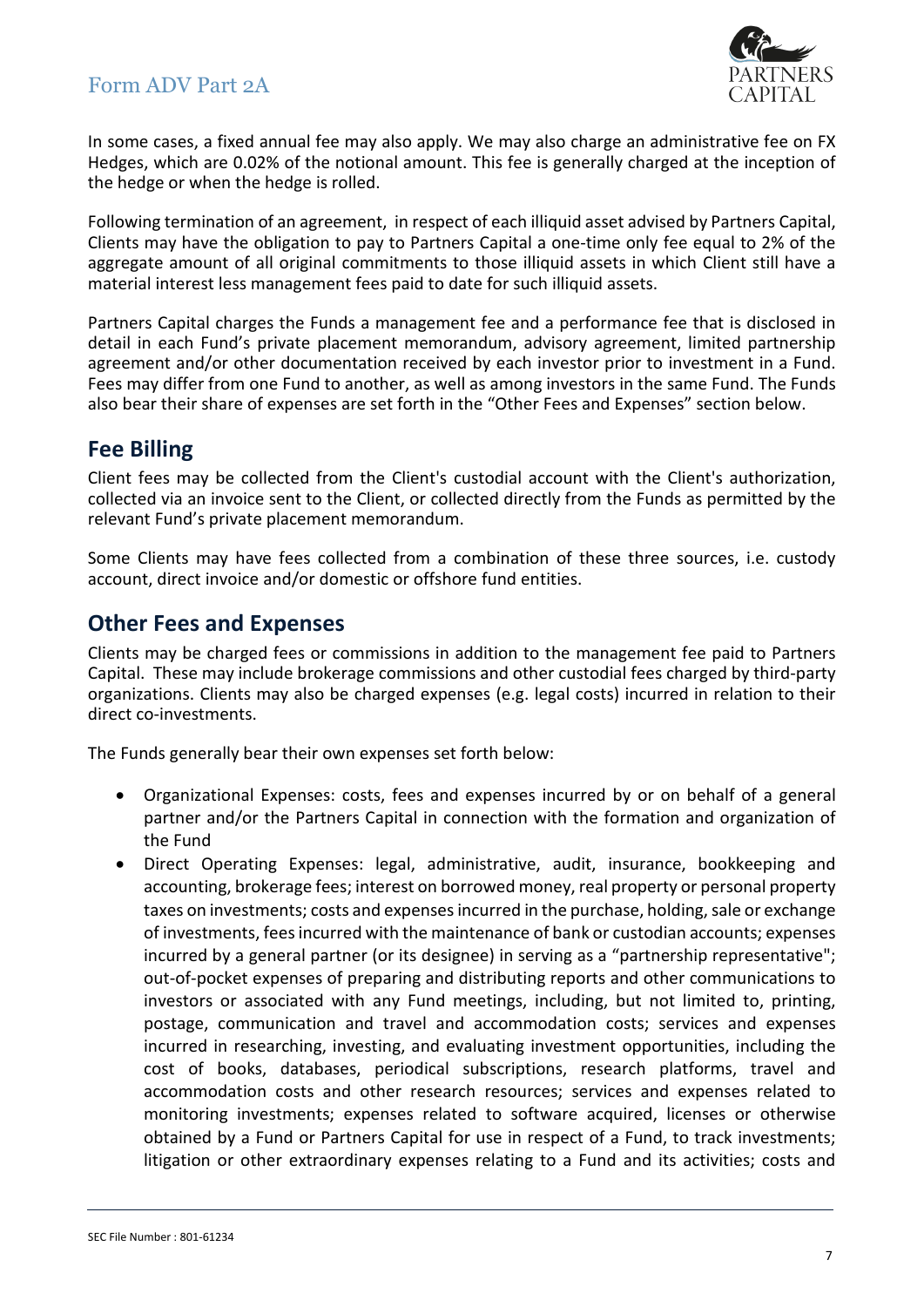

expenses arising out of a Fund's indemnification obligations and cost of insurance against potential indemnification liabilities; (if any) director's fees and expenses.

• Broken Deal Expenses: all out-of-pocket fees, costs and expenses, if any, incurred in developing, negotiating and structuring prospective investments that are not ultimately made, including any legal, accounting, advisory, market research, consulting or other thirdparty expenses in connection therewith and any travel and accommodation expenses.

Please refer to a Fund's limited partnership agreement or investment management agreement for details regarding said Fund's treatment of fees and expenses.

Accounts that are part of the Partners Capital Equity Portfolios are charged a yearly expense reimbursement to cover incremental costs directly relating to the investment program, including but not limited to costs of third party providers specializing in: trade order and execution and proxy voting services.

## <span id="page-7-0"></span>**Item 6. Performance-Based Fees**

### <span id="page-7-1"></span>**Sharing of Capital Gains**

Partners Capital may charge performance-based fees subject to a high-water mark. Generally, a 5% performance fee is charged on gains after adjusting for the management fee. Performance fees are charged in accordance with Rule 205-3 under the Investment Advisors Act.

Every six months, Partners Capital will receive 5% of the net new profits, if any, attributable to each investor in the Funds, and after taking account of a high-water mark, if applicable.

Certain conflicts of interest may arise when managing accounts that are charged a performancebased fee or another type of fee, such as a fixed-rate fee. There is a potential incentive to favor accounts from which performance-based fees are received. Partners Capital has policies and procedures in place for an annual review by the Client manager's supervisor, of Client trading, investment objectives and possible conflicts of interest. Our policies and procedures have been developed to ensure that all Clients are treated fairly and equally, and without the influence of performance-based fees on trade allocation. See Appendix 1 for detailed allocation procedures.

## <span id="page-7-2"></span>**Item 7. Types of Clients**

### <span id="page-7-3"></span>**Description**

Our Clients consist of the Funds and Other Clients. The Other Clients include individuals, foundations, endowments, family offices, pension funds and other types of institutions. We may organize additional Funds or other investment entities in the future.

### <span id="page-7-4"></span>**Account Minimums**

Partners Capital has set a general standard that it will provide investment advisory services upon reasonable assurance that \$50 million may be available for investment within a reasonable period of time. We reserve the right to waive the minimum in certain circumstances.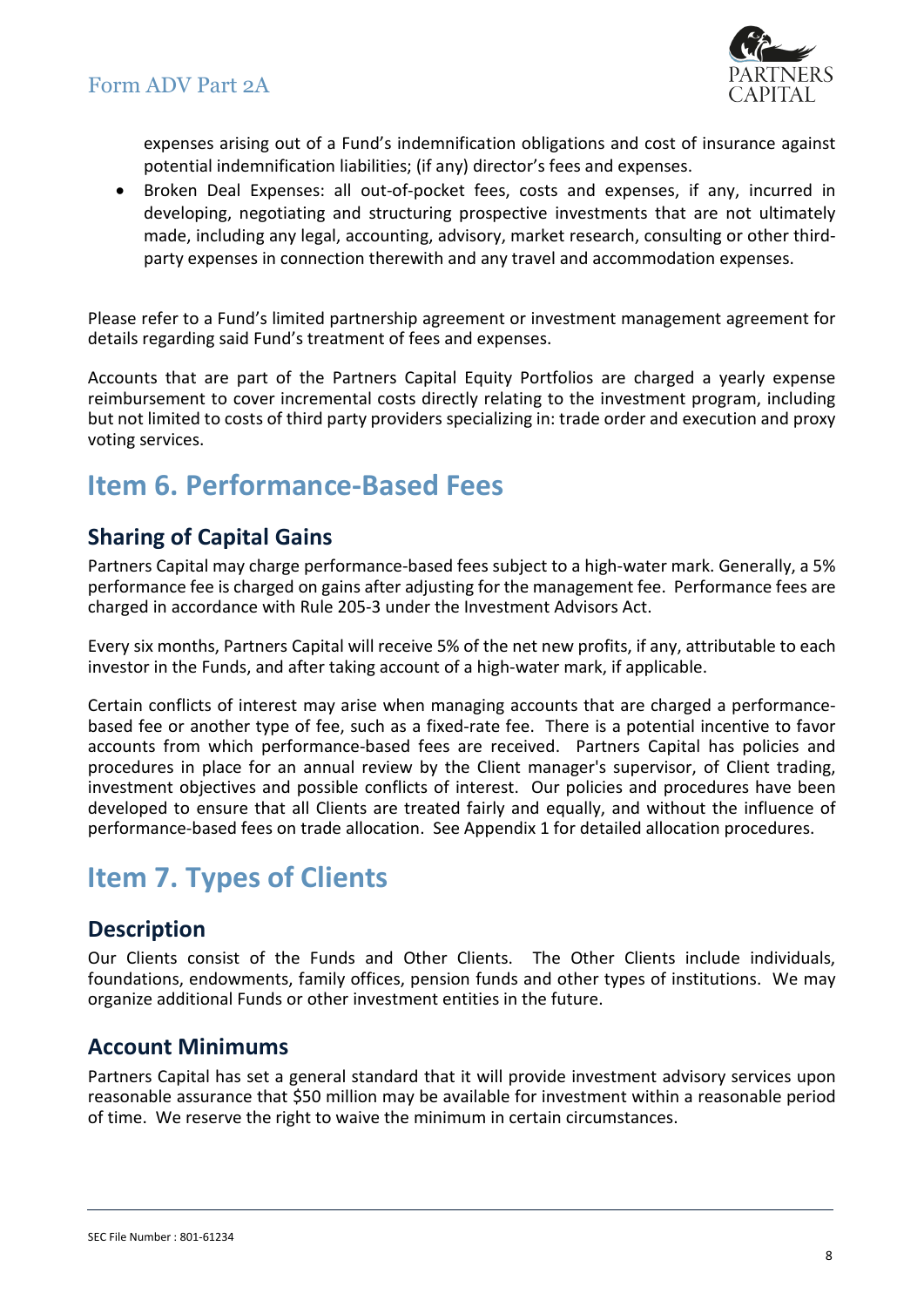

## <span id="page-8-0"></span>**Item 8. Methods of Analysis, Investment Strategies and Risk of Loss**

### <span id="page-8-1"></span>**Methods of Analysis**

Partners Capital obtains general information through meetings with Investment Managers, independent and third-party research, the internet, and periodicals and journals.

### <span id="page-8-2"></span>**Investment Strategies**

Partners Capital deploys an investment philosophy that embraces many of the powerful diversification benefits of the so-called "endowment model" of investing, but with a more dynamic approach to risk and asset allocation which seeks to clearly delineate between performance to be derived from market factors as opposed to the skill of individual managers. Partners Capital may utilize margin transactions to implement investment advice given to Clients. Since we are engaged primarily in seeking, monitoring, understanding and evaluating Investment Managers and their strategies, general categories of securities analysis methods for direct investment in individual securities are typically not applicable. Instead, we seek to understand the strategies and approaches of Investment Managers by interviewing such Investment Managers and generally considering numerous factors including, but not limited to:

- Management team's reputation and integrity
- Depth and continuity of the investment team
- Demonstrated superior investment skills
- Review of past performance
- Ability to implement investment strategies
- Consistency of investment strategies and processes
- Reviewing and corroborating their professional records
- Operational systems and capabilities
- Risk controls
- Significant personal investment
- Legal terms and conditions
- Fees and other costs

Partners Capital may request certain records of these Investment Managers, as well as corroborating information received from independent sources, in order to reach conclusions as to the Investment Manager's potential performance characteristics.

### <span id="page-8-3"></span>**Risk of Loss**

Although the Firm makes every effort to preserve a Client's capital and achieve real growth of wealth, investing involves risk of loss that each Client should be prepared to bear. Certain instruments and strategies, including those involving futures, options, and high yield securities, give rise to substantial risk and are not suitable for all investors. Many investments described herein are speculative, involve significant risk and are suitable only for investors of substantial net worth who are willing and have the financial capacity to purchase a high risk investments which may not provide any immediate cash return and may result in the loss of all or a substantial part of their investment. An investor should be able to bear a complete loss in connection with any investment.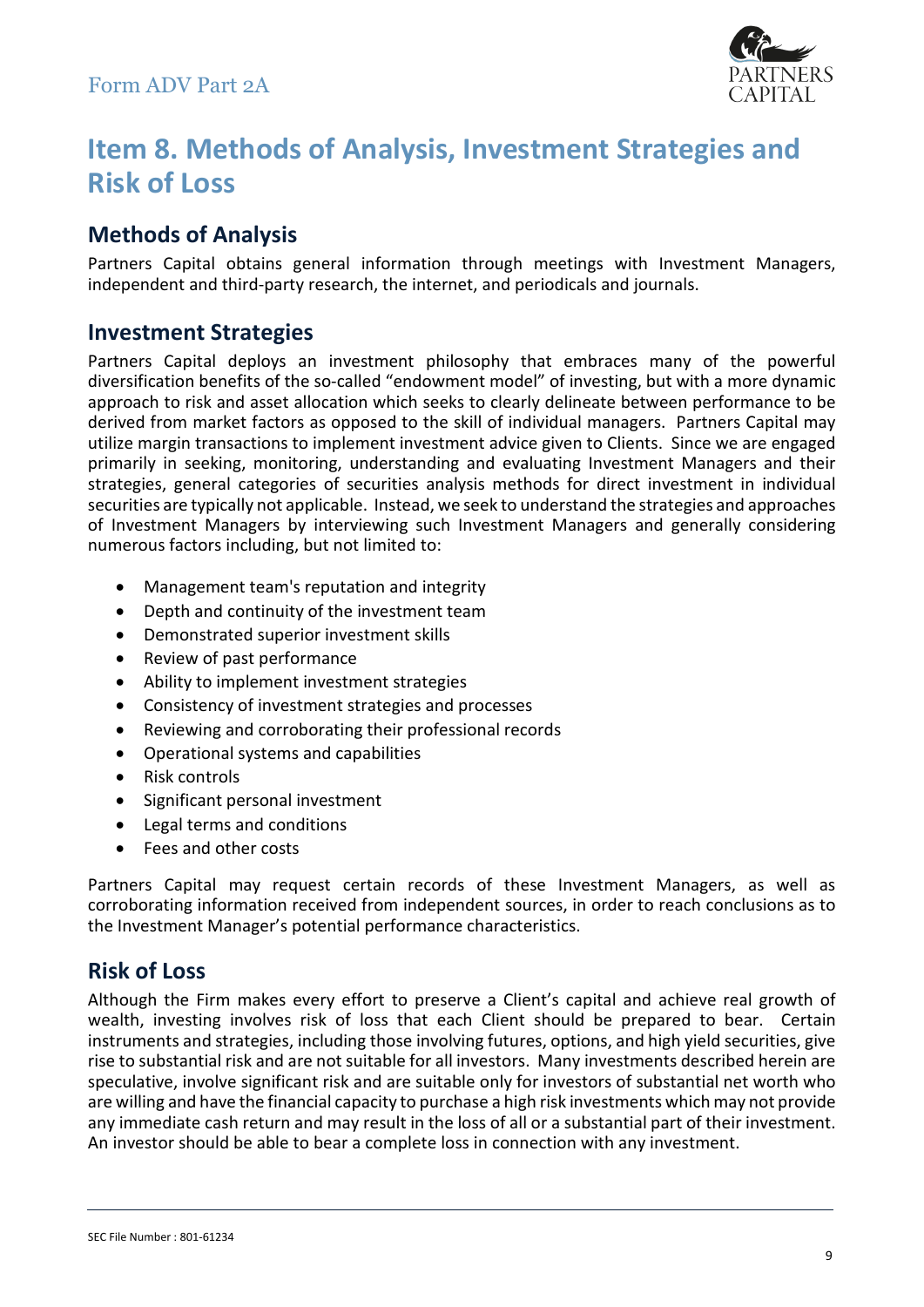

### <span id="page-9-0"></span>**General investment risks (not specific to any one asset class)**

#### **Market and Economic risk**

Every investment strategy and style is based explicitly or implicitly on a premise as to how the markets work and on certain conditions being met. The stability and persistence of these premises, assuming they are intrinsically valid, is rarely if ever perfect and depend on the markets working in the expected way. Changes in market and economic factors like interest rates, inflation, monetary policy, economic growth, investor sentiment and time horizons and exogenous events (like terrorism or pandemic) can undermine the investment premise temporarily or for a long period.

#### **Currency Risk**

Clients may invest portions of their assets in securities denominated in non-US Dollars, whereas the values of their accounts are denominated in US Dollars. Clients will be subject to currency market risks associated with fluctuations in the value of the foreign currencies in which their investments are denominated. Fluctuations in the value of a country's currency could have an adverse impact on the profitability of the client account. To the extent that the US Dollar appreciates relative to these currencies, the US Dollar value of these investments is likely to be adversely affected. In addition, if the currency in which a client receives dividends, interest or other types of payments (such as liquidating payments) declines in value against the US Dollar before such payments are distributed, the US Dollar value of these payments could be adversely affected if not sufficiently hedged. Furthermore, the ability of a client companies in which they invest to convert freely between the US Dollar and the local currencies may be restricted or limited and, in a number of instances, exchange rates and currency conversion are controlled directly or indirectly by governments or related entities. Many of the currencies of emerging markets have been subject to large fluctuations in value in the last five years and may be subject to significant fluctuations in the future. The economies of many emerging markets have been characterised by high inflation rates. Inflation in the countries where clients may make investments may adversely affect the client account's results and value.

#### **Availability of Investment Opportunities**

The identification of investment opportunities involves a high degree of uncertainty and is based on a subjective decision-making process. Thus, there can be no assurance that Partners Capital will be able to identify suitable investment opportunities and, even when an opportunity is identified, there is a risk that the opportunity will not achieve targeted rates of return.

#### **Counterparty Risk**

Client assets may be exposed to the credit risk of the counterparties with which, or the dealers, brokers and exchanges through which, Partners Capital deals, whether in exchange-traded or offexchange transactions. Clients may be subject to risk of loss of assets on deposit or being settled or cleared with a counterparty in the event of the counterparty's bankruptcy, the bankruptcy of any clearing broker through which the broker executes and clears transactions, or the bankruptcy of an exchange clearing house or the bankruptcy of any other counterparty. In the case of any such bankruptcy, clients might recover, even in respect of property specifically traceable to the client, only a pro rata share of all property available for distribution to all of the counterparty's customers and counterparties. Such an amount may be less than the amount owed to the clients. Such events would have an adverse effect on the net asset value of the clients' accounts.

### <span id="page-9-1"></span>**Risks related to Investments in Private Funds, Fund-of-Fund or Multi-Manager Strategy**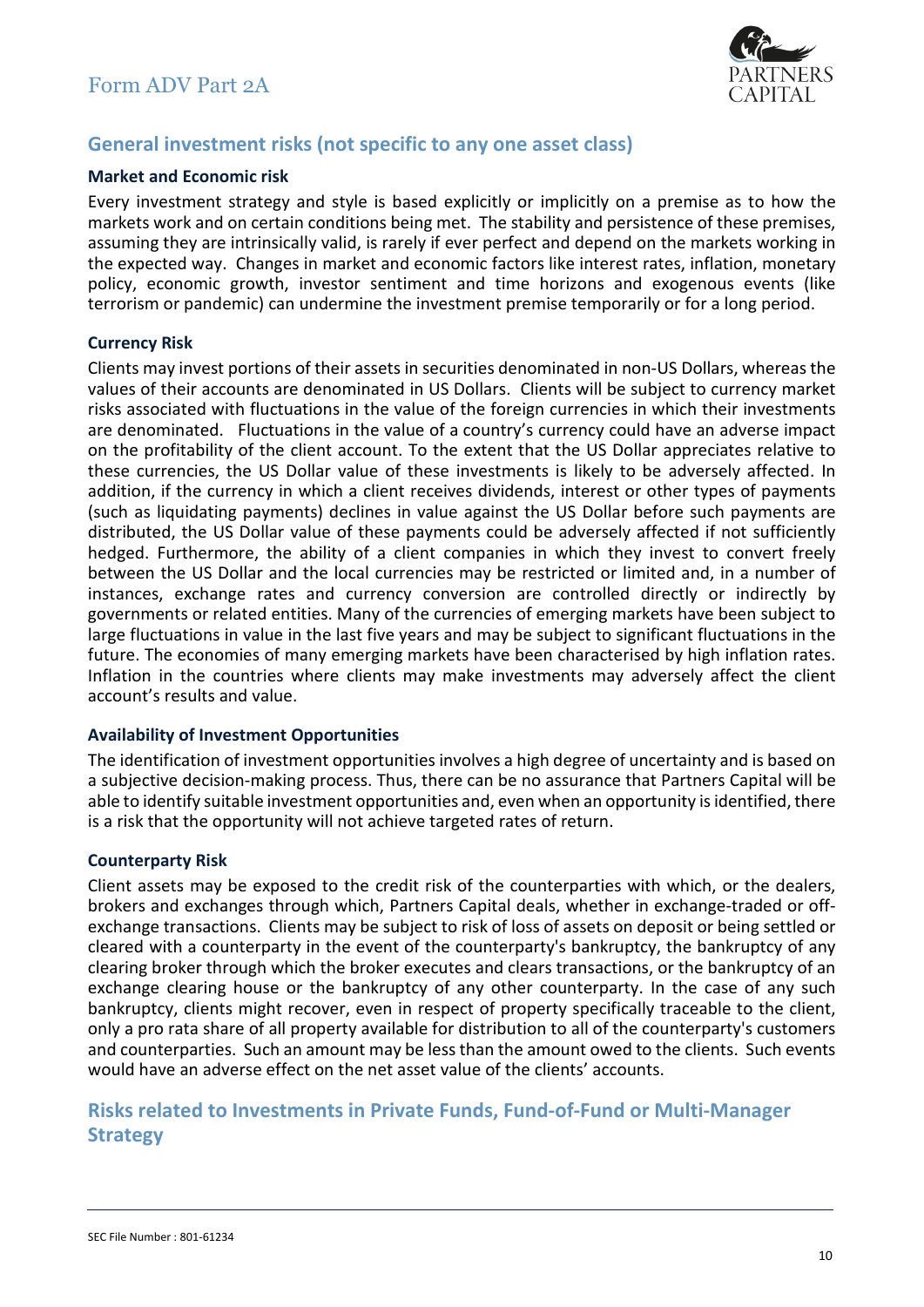

The following are certain risks related to Partners Capital's use of the Funds or other private investment funds in a fund-of-fund or multi-manager investment strategy, whereby client assets are invested with third-party investment advisers or funds operated by independent third-party asset management companies (Investment Managers). Subjective decisions made by Partners Capital or Managers can cause clients to incur losses or miss profit opportunities.

#### **Limited Operating History**

Certain private funds have no operating or performance history for investors or clients to consider. Their investment programs should be evaluated on the basis that there can be no assurance that Partners Capital's assessment of the short-term or long-term prospects of investments will prove accurate or that the private fund will achieve its investment objectives. There is no guarantee that the private fund's investment strategy will be successful.

#### **No or Limited Rights or Control**

An investment in a private fund should be regarded as a passive investment. Investors have no right to participate in the day-to-day operations of the private fund, nor are they entitled to receive notice of, attend or vote at general meetings of the private fund. Consequently, they have no control over the management of the private fund.

#### **Limited Diversification**

Private funds may not be limited in the amount of capital that may be invested in any one industry, sector, geography, or similar category or asset class. As a result, an investment in a private fund may not be a diversified investment. Although the Firm allocates to multiple private funds, there can be no assurance that adequate diversification will be achieved. Non-diversification would increase the risk of loss if there was a decline in the market value of any security, category or asset class in which a private fund has invested a large percentage of their assets.

#### **Limited Liquidity Risk**

Many investments, especially those held by private funds, are not readily liquid. Many private equity funds, hedge funds, property funds, and even some long-only equity and bond funds may lock up capital for several years. Illiquid investments (e.g. private equity) can sometimes see client funds not returned in full for more than 10 years. Clients may not be able to dispose of investments in underlying funds at the time that is most advantageous to them because of limited withdrawal rights, which could result in significant loss of capital.

#### **Limited Regulatory Oversight**

Private funds are likely not to be registered as investment companies. Therefore, investors in private funds will not be provided the protections associated with the Investment Company Act of 1940. Further, certain Investment Managers may not be registered under the Adviser Act. As a result, clients will not be provided various protections (which, among other things, may include limitations on leverage or transactions between investment company affiliates) offered to more regulated or registered funds.

#### **Management fraud**

Investment Managers can commit fraud. It is our job to try and avoid those that appear to have the potential to commit fraud or otherwise misappropriate client funds. Larger more established financial institutions with well practiced internal controls and independent audit firms would seem to pose less risk and as a result attract our greatest attention for investing. However, even established Investment Managers may commit fraud and it is not always ascertainable from any amount of due diligence.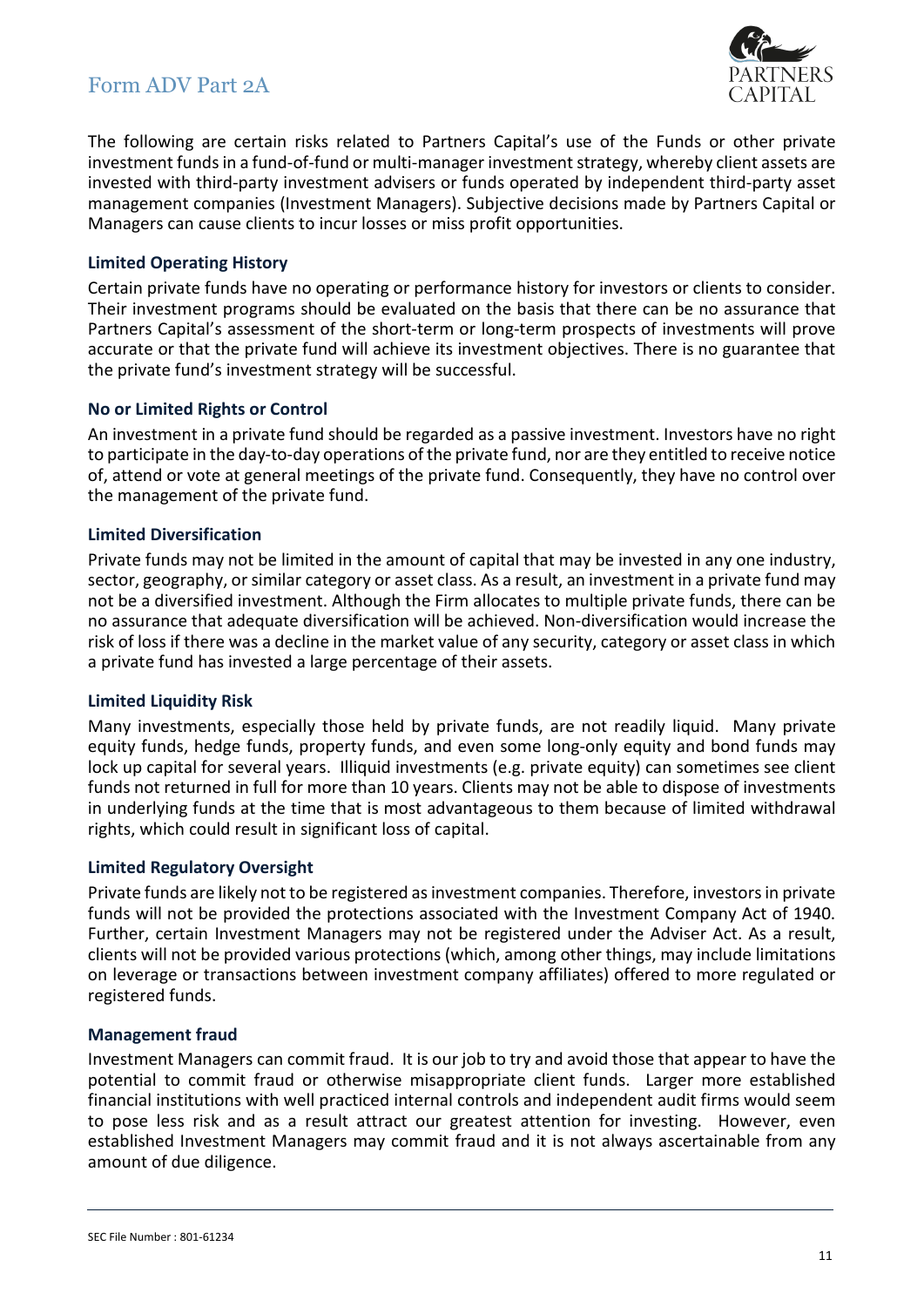

#### **Operational or Organizational risk**

All Investment Managers bring some risk that they will fail to execute their investment strategies effectively due to an array of possible dysfunctionalities, including: loss of skilled investment or operational employees, poorly motivated teams, inadequate systems, internal controls and risk management processes, misalignment of compensation, antagonism among top management, IT systems which fall behind the business needs, and regulatory problems. Some of the best performing Investment Managers have new unproven teams. The past performance of an Investment Manager is not indicative of future results and no assurance can be made that profits will be realized or that losses will not occur.

#### **Multiple Level of Fees Risk**

Paying excessive fees is a significant risk in any asset class. Clients generally use a "multi-manager" strategy where assets are invested with Investment Managers. Investment management fees and performance or incentive fees are sometimes charged by both Partners Capital and Investment Managers. As a result, Clients might bear multiple levels of fees. Further, such compensation arrangements could create an incentive to make investments that are riskier or more speculative.

#### **Valuation Risk**

Valuation of the securities and other investments may involve uncertainties and judgmental determinations. If a valuation is incorrect, the value of a fund or client account may be adversely affected. Independent pricing information about some of the securities and other investments may not always be available.

Investment Managers value their respective investments at estimated fair values. Due to the generally illiquid nature of securities held, fair values determined may not reflect the prices that actually would be received when such investments are realized. The process for valuing securities for which reliable market quotations are not available is based on inherent uncertainties and the resulting values may differ from values that would have been determined had an active market existed for such securities and may differ from the prices at which such securities may ultimately be sold. With respect to the Funds, the exercise of discretion in valuation by Partners Capital may give rise to conflicts of interest, as management fees and carried interest in certain Funds is calculated based, in part, on these valuations and such valuations affect performance return calculations.

#### **Side Letters**

Private funds may enter into agreements ("Side Letters") with certain prospective or existing investors, under which those investors receive advantages. A Side Letter with a prospective or existing investor may, for example give that investor: (i) special rights to make future investments in the private fund, other investment vehicles or managed accounts; (ii) special redemption rights relating to frequency, period of notice, redemption fees payable (whether in the form of a reduction or rebate) or other terms, or any combination of these; (iii) rights to receive reports from the private fund on a more frequent basis or that include information not provided to other investors (including, without limitation, more detailed information regarding portfolio positions); and (iv) such other rights as may be negotiated by the private fund and that investor.

#### <span id="page-11-0"></span>**Asset Class-specific risks**

### <span id="page-11-1"></span>**Private Equity**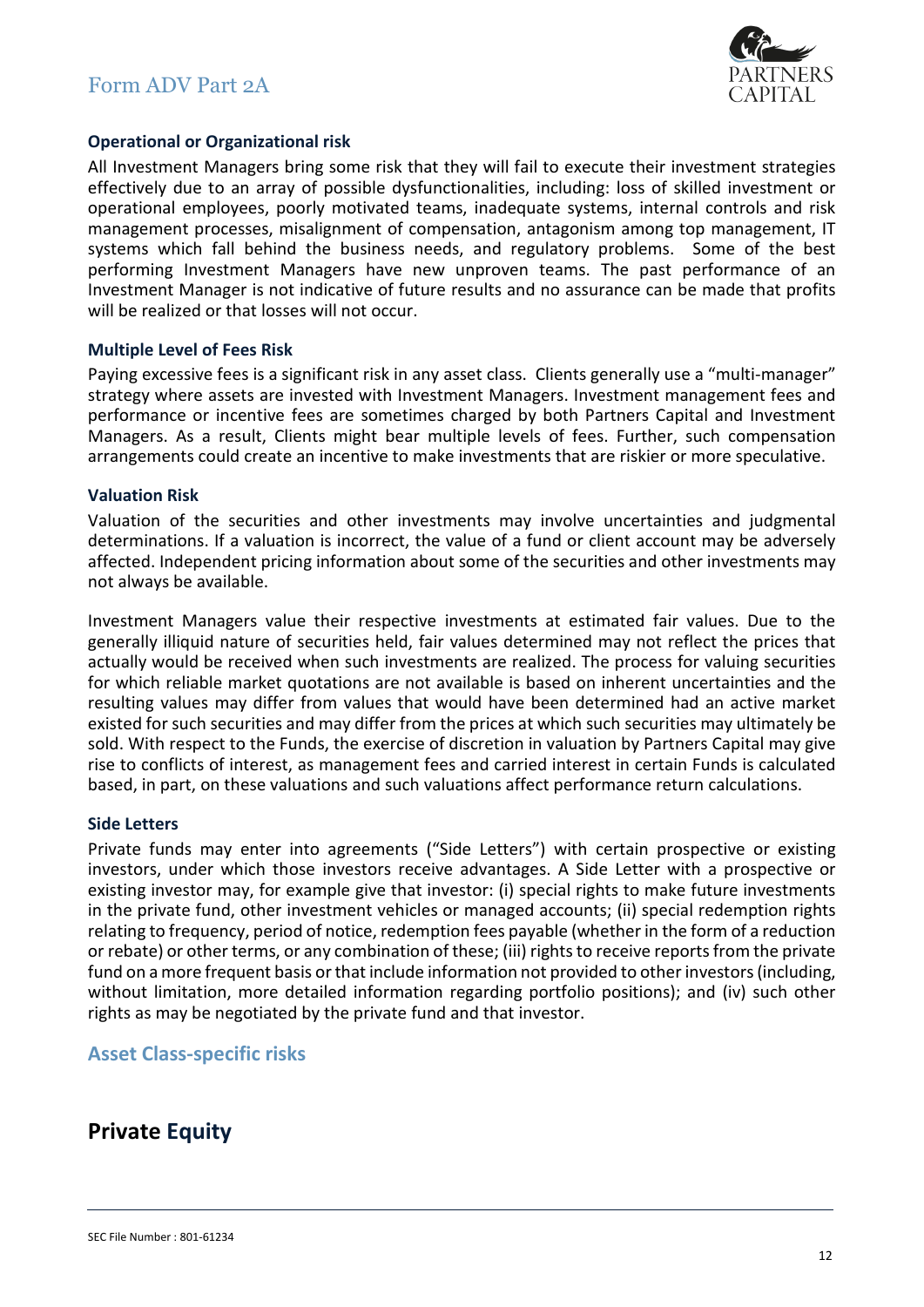

Private equity investments involve a high degree of business and financial risk and can result in substantial or complete losses. Many of the underlying portfolio companies of the private equity funds will have limited operating histories and in some cases will not have generated profits prior to the private equity funds' investments. The success of private equity funds is subject to risks related to (i) the ability of the asset manager to successfully select investment opportunities, (ii) the quality of the management of the portfolio companies in which the private equity funds invest, (iii) general economic conditions, and (iv) the ability of the private equity fundsto realize their interests in the portfolio companies at a favorable value and in a favorable period of time. The percentage of companies that survive and prosper can be small. In addition, losses are likely to occur early while the successes often require long maturation. There may be a significant period of time before private equity funds have completed their investments in portfolio companies. Such investments may take a significant period of time from the date of initial investment to reach a state of maturity when realization of the investments may be achieved. All or a substantial portion of the investments made by private equity funds will consist of securities that may not be sold publicly except pursuant to offerings registered under applicable federal and state securities laws or if an exemption from such registration is available.

#### **Real Estate**

Property investment returns are exposed to wide cyclical swings usually exacerbated by economic swings. Real property investments are subject to varying degrees of risk. A real estate market investment strategy is significantly affected by the performance of the real estate markets. Property values can fall due to increasing vacancies or declining rents resulting from economic, legal, regulatory, zoning or technological developments. The price of real estate company shares can also drop because of the failure of borrowers to pay their loans and poor management. Many real estate companies utilize leverage, which increases investment risk and could adversely affect a company's operations and market value in periods of rising interest rates, as well as risks normally associated with debt financing. The yields available from investments in real estate depend on the amount of income and capital appreciation generated by the related properties. Real estate values can also be adversely affected by such factors as applicable laws, interest rate levels and the availability of financing. If the properties do not generate sufficient income to meet operating expenses, including, where applicable, debt service, ground lease payments, tenant improvements, third-party leasing commissions and other capital expenditures, the income and ability of the real estate company to make payments of any interest and principal on its debt will be adversely affected. In addition, real property can be subject to the quality of credit extended to and defaults by tenants. The performance of the economy in each of the regions in which the real estate owned by a real estate company is located affects occupancy, market rental rates and expenses and, consequently, will have an impact on the income from such properties and their underlying values. In addition, real estate investments are relatively illiquid and, therefore, the ability of real estate companies to vary their portfolios promptly in response to changes in economic or other conditions is limited.

Real property investments are also subject to risks which are specific to the investment sector or type of property in which the real estate companies are investing. For example, retail and office properties can be affected by a downturn in the businesses operated by their tenants, obsolescence and non-competitiveness. Hotel properties are affected by the demand from travellers and tourism and tend to be more sensitive to adverse economic conditions and competition than many other commercial properties.

#### **Commodities and Commodities-Related Derivatives**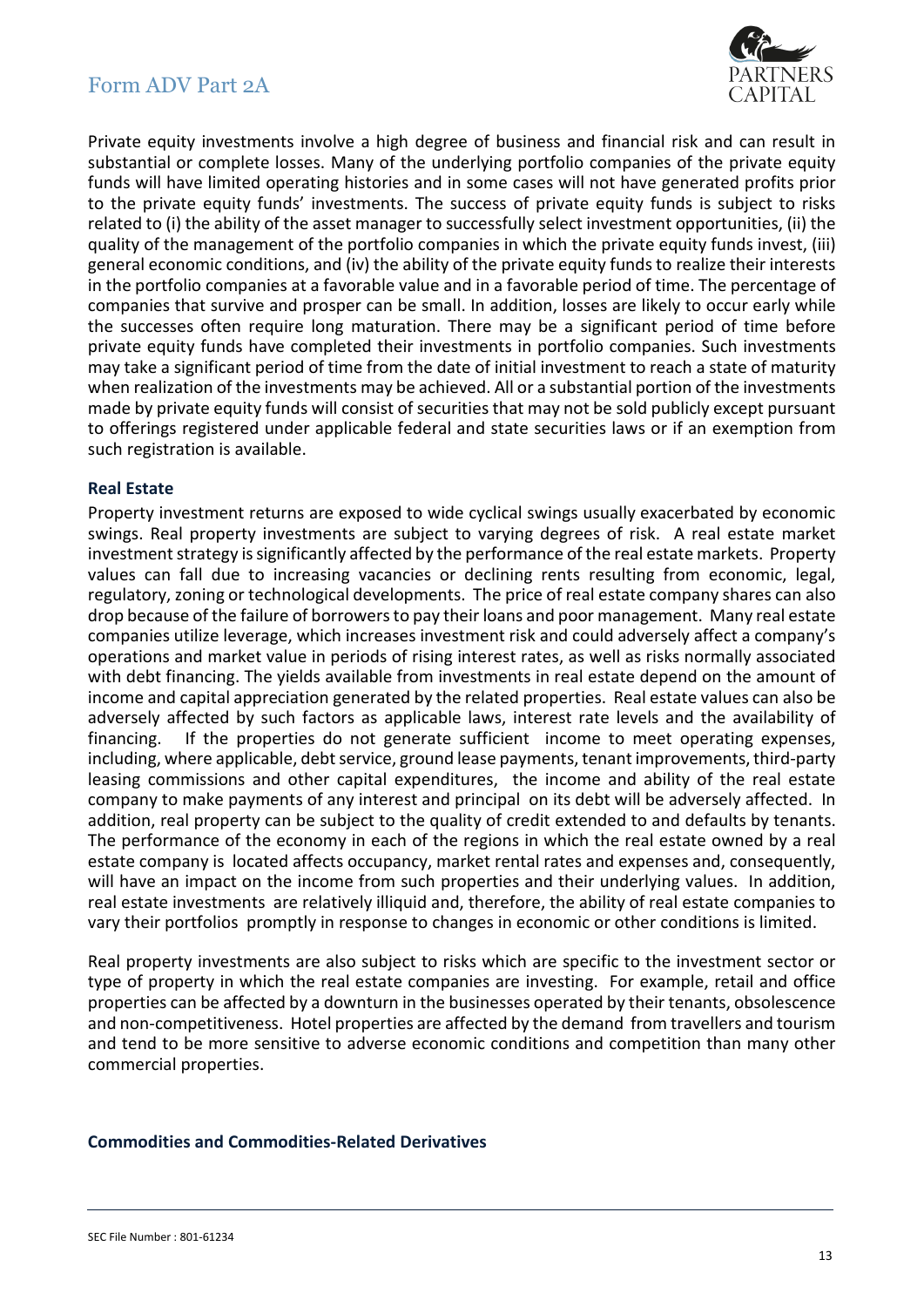

Commodities are among the most volatile of asset classes. Private funds may trade in stock index futures and options on stock index futures, which are commodity interests, in an attempt to enhance performance. Commodity futures markets are highly volatile and are influenced by factors such as changing supply and demand relationships, governmental programs and policies and political and economic events and changes in interest rates. In addition, because of the low margin deposits normally required in commodity futures trading, a high degree of leverage is typical of a commodity futures trading account. As a result, a relatively small price movement in a commodity futures contract may result in substantial losses to the trader.

#### <span id="page-13-0"></span>**Risks related to Equity Instruments**

Investments in equity securities are subject to market risks that could cause their prices to fluctuate over time. The value of equity securities could be more volatile over time than other types of financial instruments. Investing in certain developing or underdeveloped economies' equity markets generally involves even greater risk and higher volatility than for developed markets like the US. The economies are often more cyclical and capital can flow in and out in large sums relative to the size of the markets, resulting in even larger annual losses.

#### **Hedging Transactions**

The use of hedging techniques can involve a variety of derivative transactions, including transactions in forward foreign currency exchange contracts, currency and interest rate swaps, options and short sales. While these transactions can reduce the risks associated with particular investments, the transactions themselves entail risks that are different than the other investment strategies employed by a private fund. Thus, while a hedging strategy can be overall beneficial to the performance of a particular private fund, the use of hedging instruments, unanticipated changes in interest rates, securities prices or currency exchange rates could also result in a poorer overall performance for the private fund than if it had not entered into any hedging transactions. If there is an imperfect correlation between a hedging instrument position and a portfolio position that is intended to be protected, the desired protection may not be obtained, and result in greater risk of loss.

#### **Derivatives**

A derivative is a security or other instrument, which derives its value from the value or performance of other instruments or assets, interest or currency exchange rates, or indices. Derivative products include futures contracts, options, forward contracts, swaps, structured notes and various other over-the-counter instruments. The risks associated with investing in derivatives may be greater than investing in the underlying assets or securities. The primary risk of derivatives is that changes in the market value of securities held, and of derivatives relating to those securities, might not correlate perfectly. In addition, the market to sell a derivative could be illiquid, which could result in difficulty closing a particular position. Certain derivatives also magnify the extent of losses incurred due to changes in market value of the securities to which they relate. Some derivative instruments, such as those traded over the counter, are also subject to counterparty credit risk, as described above.

Derivatives prices can be volatile, market movements are difficult to predict and financing sources and related interest rates are subject to rapid change. Price movements of futures contracts, forward contracts and other derivative contracts in which a fund utilizing derivatives invest are influenced by, among other things, interest rates, changing supply and demand relationships, trade, fiscal, monetary and exchange control programs and policies of governments and national and international political and economic events and policies. In addition, governments from time to time intervene, directly and by regulation, in certain markets, particularly those in currencies and interest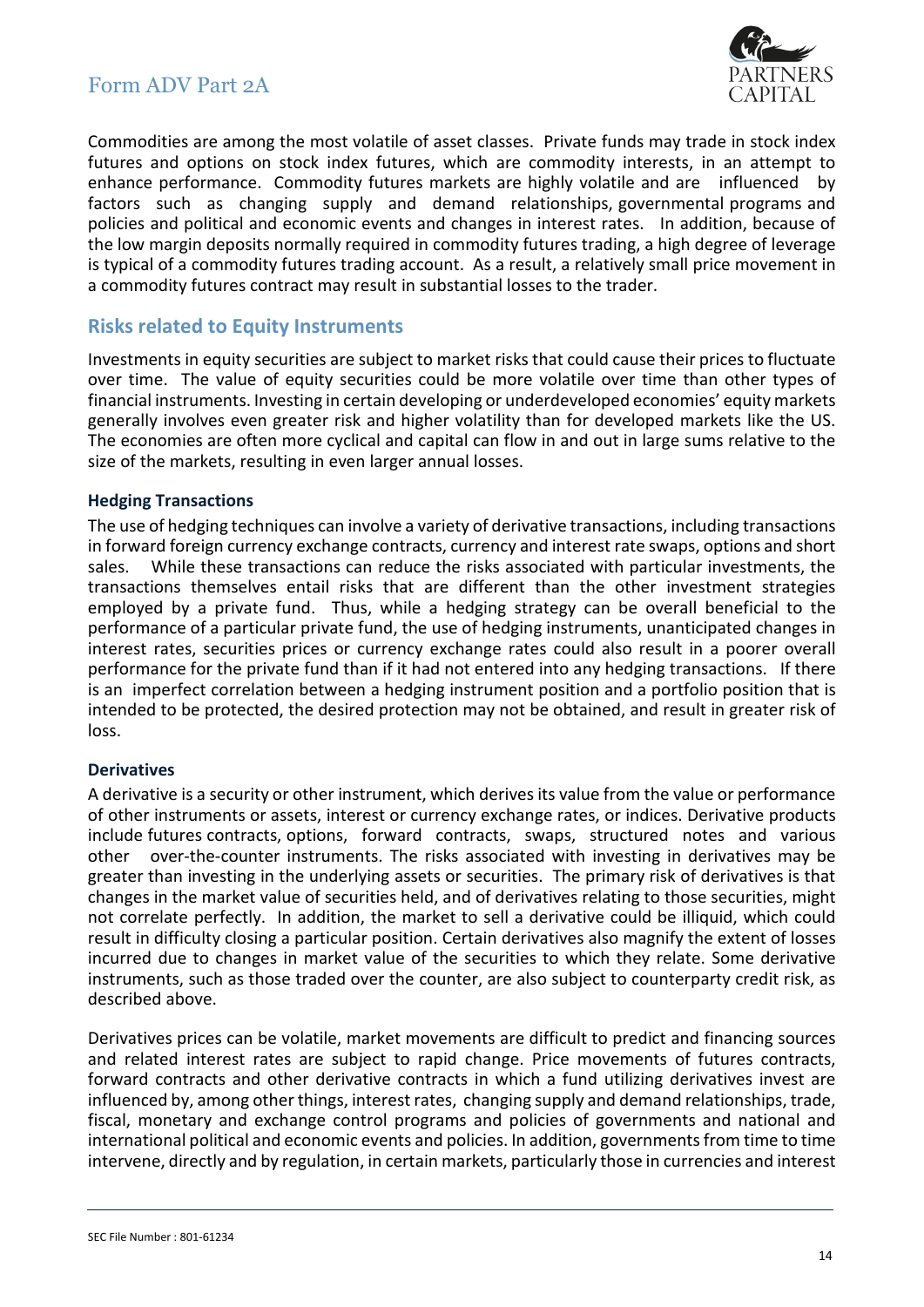

rate-related futures and options. Such intervention often is intended directly to influence prices and, together with other factors, could cause all of such markets to move rapidly in the same direction because of, among other things, interest rate fluctuations.

#### **Smaller Capitalization Stocks**

Securities of small to mid-capitalization and/or financially distressed companies tend to be more volatile that the securities of larger and more stable companies. Such companies have limited product lines, distribution channels, financial and managerial resources and can face more intense competition that larger companies. The securities of such companies are also generally less liquid.

#### <span id="page-14-0"></span>**Risks related to Fixed Income Instruments**

#### **High Yield Securities**

Funds may invest in high yield bonds that are more risky than investment grade bonds. Yields and prices of high yield securities may be more volatile. Lower-rated securities may include securities that have the lowest rating or are in default. Investing in lower-rated securities involves special risks in addition to the risks associated with investments in higher-rated fixed income securities, including a high degree of credit risk.

Lower-rated securities may be regarded as predominately speculative with respect to the issuer's continuing ability to meet principal and interest payments. Analysis of the creditworthiness of issuers/issues of lower-rated securities may be more complex than for issuers/issues of higher quality debt securities. Lower-rated securities may be more susceptible to losses and real or perceived adverse economic and competitive industry conditions than higher grade securities. Securities that are in the lowest rating category are considered to have extremely poor prospects of ever attaining any real investment standing, to have a current identifiable vulnerability to default to be unlikely to have the capacity to pay interest and repay principal. The secondary markets on which lower-rated securities are traded may be less liquid than the market for higher grade securities, or become illiquid altogether. Less liquidity in the secondary trading markets could adversely affect and cause large fluctuations in the value of a Fund's portfolio. Adverse publicity and investor perceptions, whether or not based on fundamental analysis, may decrease the values and liquidity of lower-rated securities, especially in a thinly traded market.

The use of credit ratings as a method of evaluating lower-rated securities can involve certain risks. For example, credit ratings evaluate the safety of principal and interest payments, not the market value risk of lower-rated securities. Also, credit rating agencies may fail to change credit ratings in a timely fashion to reflect events since the security was rated.

## <span id="page-14-1"></span>**Item 9. Disciplinary Information**

### <span id="page-14-2"></span>**Legal and Disciplinary**

There have been no legal or disciplinary events related to Partners Capital or Partners Capital employees or any affiliate of Partners Capital.

## <span id="page-14-3"></span>**Item 10. Other Financial Industry Activities and Affiliations**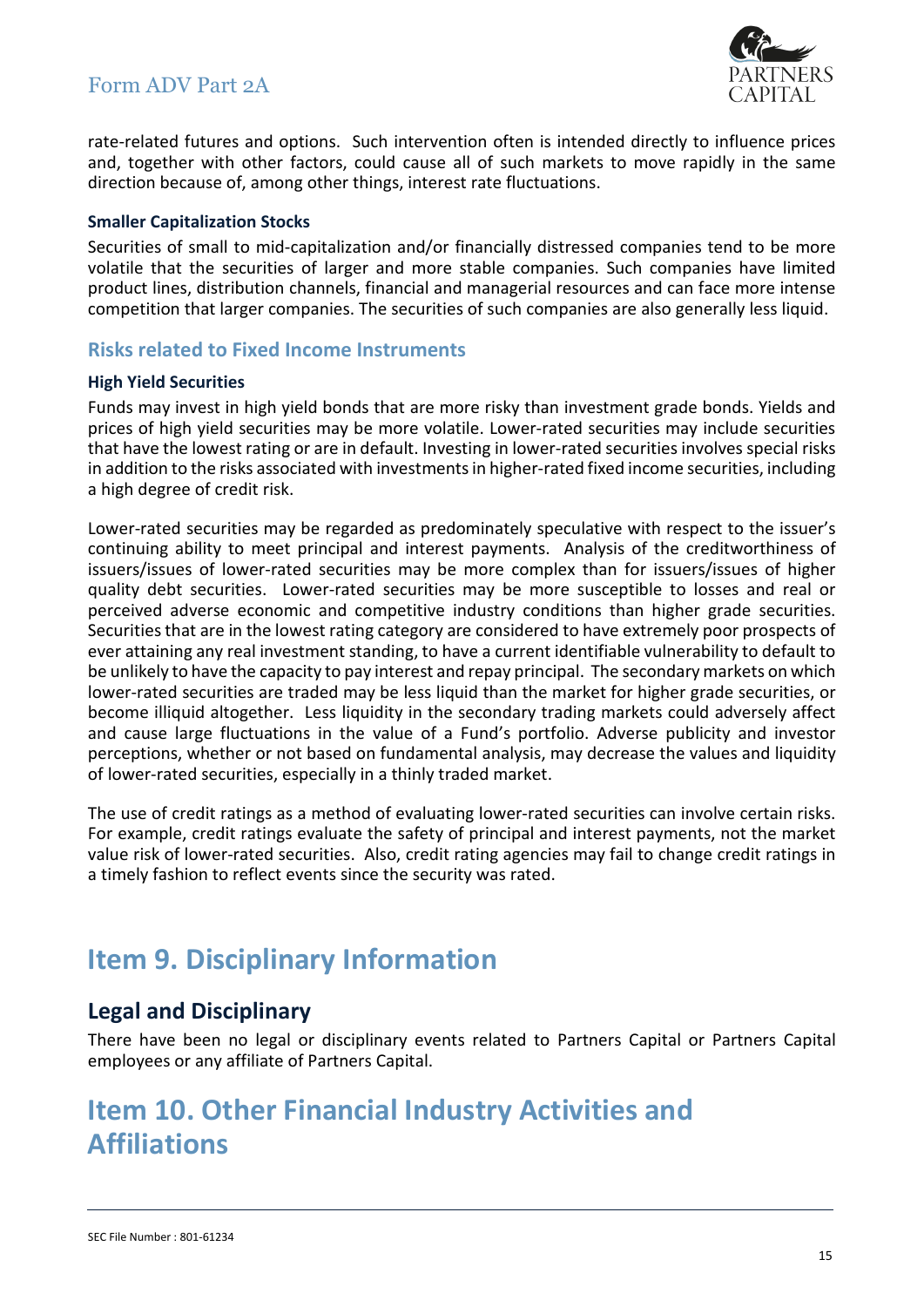

### <span id="page-15-0"></span>**Financial Industry Activities**

Partners Capital is registered as a commodity pool operator, a swaps firm and a commodity trading advisor with the Commodity Futures Trading Commission and is a member of the National Futures Association. Additionally, the following entities are affiliated with Partners Capital:

- Partners Capital LLP is authorized and regulated by the Financial Conduct Authority in the United Kingdom;
- Partners Capital Asia Limited is licensed with the Securities and Futures Commission, located in Hong Kong;
- Partners Capital Investment Group (Asia) Pte Ltd is regulated by the Monetary Authority of Singapore as a holder of a Capital Markets Services licence for Fund Management under the Securities and Futures Act and as an exempt financial adviser; and
- Partners Capital Europe SAS is regulated by the Authorité des Marchés Financiers.

### <span id="page-15-1"></span>**Affiliations**

One or more affiliates of Partners Capital serve as general partner or managing members of the Funds.

## <span id="page-15-2"></span>**Item 11. Code of Ethics, Participation or Interest in Client Transactions and Personal Trading**

### <span id="page-15-3"></span>**Code of Ethics**

Partners Capital has a Code of Ethics that summarizes the Firm's standards of conducts and fiduciary duties, and monitors and limits personal trading by employees and their immediate family/household members. Among other things, we require all employees and immediate family/household members to submit periodic reporting on their personal transactions and holdings and to pre-clear personal investments certain types of securities including Reportable Securities, IPOs and private placements. The Code of Ethics also requires employees to promptly report suspected violations of the Code of Ethics or any applicable law and that they certify their compliance with the Code of Ethics periodically. Partners Capital has implemented various policies and procedures based on principles contained in the Code of Ethics, several of which are described in the "Other Conflicts of Interests" section below. Additionally, all of our personnel are subject to policies and procedures regarding the use of confidential information, market abuse and other prohibited activities. It is our policy that personnel involved in investment decision-making must act in the best interest of the Funds and Other Clients. A copy of the Code of Ethics is available upon request.

### <span id="page-15-4"></span>**Participation or Interest in Client Transactions**

Partners Capital serves as the general partner or investment manager of the Funds. We are entitled to receive the management fees, performance-based fees and set-up fees, as described above under Fees and Compensation, and Performance-Based Fees.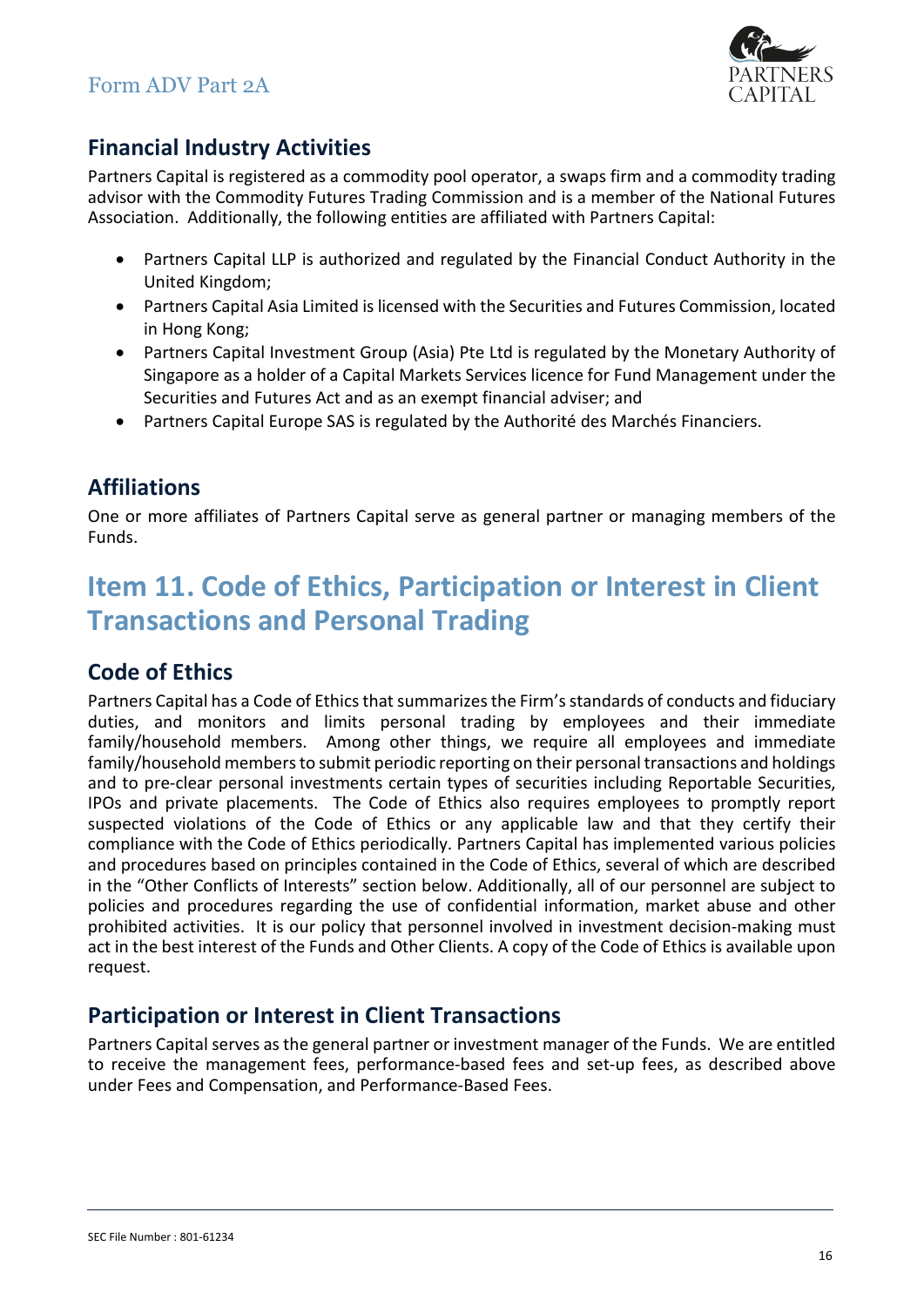

Partners Capital may recommend Clients invest in the Funds if it is appropriate for their overall investment strategy. Clients are provided with private placement memoranda that provides full disclosure of terms for the Funds and other relevant matters. Certain of the Funds may charge fees, including advisory and performance fees. Partners Capital will credit the management and performance fees collected through the Funds against fees otherwise owed to Partners Capital by Clients invested in the Funds.

In addition, we have a number of Clients who are senior partners in asset management firms. Upon completion of our due diligence process, we may recommend to Clients an investment with one or more of such asset management firms as part of their overall investment program, including Twin Point Capital LLC, Bain Capital LLC, The Blackstone Group, Sageview Capital, L.P., Wellington Management Company LLP, Related Fund Management, The Davis Companies, Centerbridge Partners, L.P., Enhanced Small Business Investment Company, Audax Management Company, LLC, Vida Ventures Advisors, LLC, and Crestview Partners, L.P. We also allocate to funds managed by those firms via the Funds and have recommended some of the funds managed by these firms to Other Clients for direct investment. Clients should note that one member of Partners Capital's board of directors is an employee of Crestview Partners L.P. and another member of the board is a Senior Advisor to The Blackstone Group. One of our Partners, Richard Scarinci, has an indirect equity stake in Magnetar Capital LLC. One of our shareholders is a member of BlueBay Asset Management's Advisory Board and our Chairman is a member of the Riverside Company Advisory Board.

The fact that Partners Capital has Clients, shareholders, and Board members, who are employed by firms or are in an advisory capacity in which they make and recommend investments for the Funds and our Other Clients may create the appearance of a conflict of interest; however, Partners Capital makes investment decisions and recommendations based solely on its independent, objective due diligence and analysis and its belief that the investment is in the best interest of Clients. We believe it would be inappropriate to exclude or limit investments with asset management firms where a Client, director or shareholder of Partners Capital is employed, or otherwise affiliated, as doing so would limit the available investment universe and exclude firms that have proven over time to be, in our opinion, among the best in the industry.

### <span id="page-16-0"></span>**Other Conflicts of Interest**

#### <span id="page-16-1"></span>**Gifts and Entertainment**

Business entertainment and gifts accepted from Clients, prospective Clients, suppliers, service providers or Investment Managers are never solicited and are kept to minimal levels, and must be reported to the Compliance Department.

#### <span id="page-16-2"></span>**Service as a Director or Member of Investment Committee**

Employees who wish to serve as an officer or director of any public company, or of any organization where such duties might require involvement in investment decisions, or who wishes to serve on the investment committee of any organization, must obtain the prior consent from the Compliance Department, which shall be granted if such service shall not create a conflict with an employee's fiduciary duty to Clients.

#### <span id="page-16-3"></span>**Client Asset Manager Investments**

In several cases, Partners Capital's Clients or other stakeholders operate or are otherwise employed by asset management businesses in which Partners Capital may choose to invest. In all cases, we will make it clear to investing clients that such a conflict exits. In cases where the conflict of interest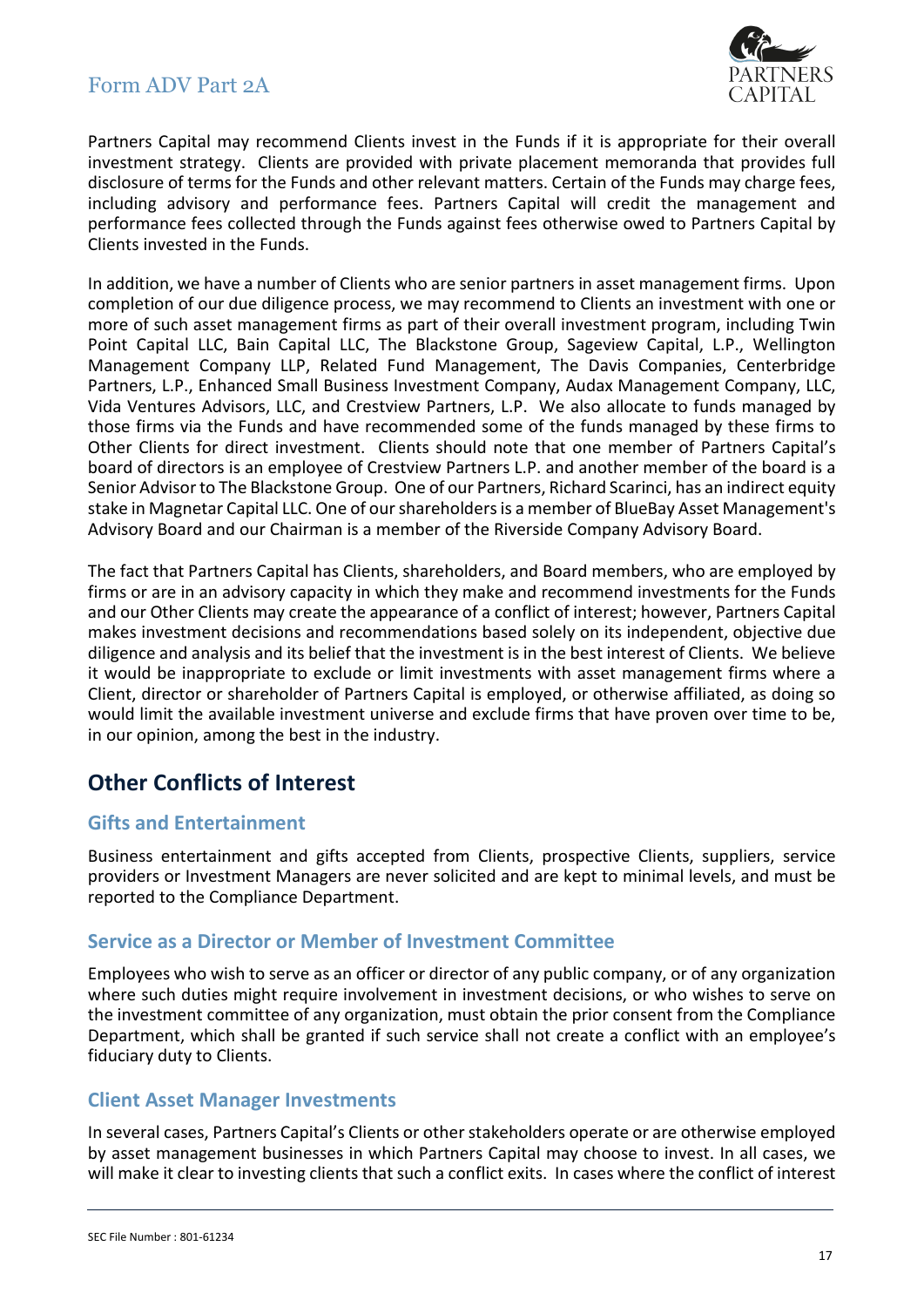

is deemed to be material by the Partners Capital CIO or delegate, such funds will be referred to an independent 'External Conflicts Reviewer'.

## <span id="page-17-0"></span>**Item 12. Brokerage Practices**

### <span id="page-17-1"></span>**Selecting Brokerage Firms**

Partners Capital, as the general partner or investment manager of the Funds or as adviser to Other Clients, recommends the limited partnerships, other pooled investment vehicles or entities, and separately managed accounts in which the assets of the Funds or of Other Clients are invested and withdrawn, and the amounts thereof. In making such investments, we may have the authority to negotiate the commission rates paid by the Funds or by Other Clients. We also may recommend brokers to Other Clients. The factors considered by Partners Capital in suggesting such brokers may include the experience, reputation, product offering, credit worthiness, customer service, and commission pricing of the broker.

The advisor may recommend that clients establish brokerage accounts with various broker-dealers, primarily Schwab Institutional and Fidelity, to maintain custody of clients' assets and to effect trades within their accounts. Partners Capital is independently owned and operated and is not affiliated with Schwab, Fidelity, or any other broker-dealer. We recommend broker-dealers on the basis of, but not limited to, breadth of available investment options, low cost, and customer service. Schwab and Fidelity also make available to us products and services that benefit us, but may not benefit any individual client accounts. Some of these products and services assist us in managing and administering clients' accounts. These include software and other technology that provide access to client account data; facilitate trade execution; provide research, pricing information and other market data; facilitate payment of our fees from clients' accounts; and assist with back-office functions, record-keeping and client reporting. Many of these services generally may be used to service all or a substantial number of accounts. While as a fiduciary, Partners Capital endeavours to act in our clients' best interests, our recommendation that clients maintain assets in accounts at Schwab and other custodians may be based in part on the benefit to Partners Capital of the availability of some of the foregoing products and services and not solely on the nature, cost or quality of custody and brokerage services provided by Schwab or other custodians, which may create a potential conflict of interest.

Partners Capital does not seek to obtain or accept inducements from Investment Managers or other service providers. We will negotiate discounts in fees and rebates of commissions to achieve the lowest possible cost for Clients, and such discounts or rebates will be passed directly back to the Clients concerned.

### <span id="page-17-2"></span>**Directed Brokerage**

On occasion, Clients direct that their accounts be custodied at a particular broker and/or that all trading be executed by a specific broker. Generally, the Client agrees on a commission rate or fee with that broker. Commissions paid by Client accounts in these arrangements may be higher than those obtainable from other brokers, and Clients who use directed brokerage may not be able to participate in block trades, which may offer better execution (see below).

### <span id="page-17-3"></span>**Trade Aggregation**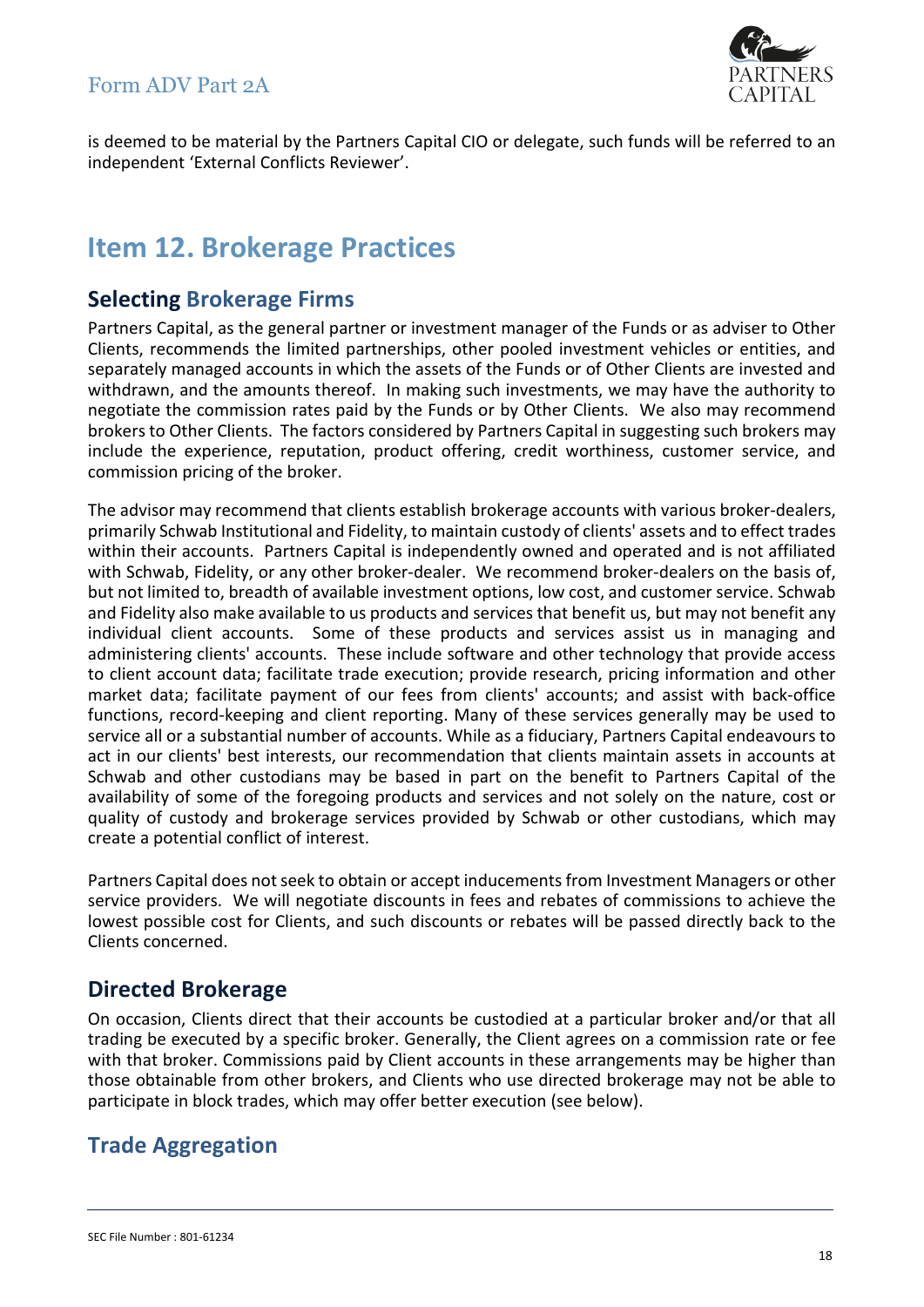

It is Partners Capital's policy to aggregate or block-trade transactions on behalf of Clients where it allows for a more timely and efficient execution, or reduces overall commissions charged to Clients, provided that no Client is favoured over another. In these instances, Clients will receive an average share price, and transaction costs will be allocated pro-rata based on the share allotment.

## <span id="page-18-0"></span>**Item 13. Review of Accounts**

### <span id="page-18-1"></span>**Periodic Reviews**

The composition of the Clients' portfolios is continually reviewed by members of the Firm's senior management, normally Stan B. Miranda (Chairman), Arjun Raghavan (Chief Executive), William Fox (Partner), John Collis (Partner), Paul Dimitruk (Senior Partner), Colin Pan (Partner & CIO), Euan Finlay (Partner), Richard Scarinci (Partner), Toby Joll (Partner), David Shushan (Partner), Kamran Moghadam (Partner), Suzanne Streeter (Partner), Alex Band (Partner), Will Jagger (Partner), Adam Spence (Partner), and Adam Watson (Partner). The review includes an analysis of the strategies employed by Investment Managers, including diversification, exposure to market and other risks, and performance. We also have established an several internal committees, including investment committees, that are responsible for our day-to-day operations. This includes entering into advisory agreements, establishing investment advisory fees, selecting Investment Managers and developing new products and services.

### <span id="page-18-2"></span>**Regular Reports**

Clients receive quarterly reports from Partners Capital concerning the performance of the investment products on which we advise. These reports include information on each product, including inflows, outflows, ending balance and performance returns. However, statements from the Client's custodian are the official statement of record. Clients are urged to compare the Partners Capital account statement with any account statement received from custodians. If any discrepancies are identified, or if there are any questions, Clients are encouraged to contact Partners Capital promptly.

### <span id="page-18-3"></span>**Trade Errors**

Trade errors may occur during the investment and trading process. Partners Capital has adopted written policies and procedures to address trade errors. Partners Capital evaluates trade errors on a case-by-case basis and seeks to resolve them expeditiously, in a fair and equitable manner. Not all trade errors are considered compensable. If an error results in a loss in a Client's account, Partners Capital will evaluate the Firm's failure to meet the applicable standard of care agreed upon with the Client to determine whether the error is compensable.

## <span id="page-18-4"></span>**Item 14. Client Referrals and Other Compensation**

### <span id="page-18-5"></span>**Other Compensation**

Partners Capital has one referral agreement in place to enable an individual to receive compensation for client referrals. No fee is paid unless an Investment Advisory Agreement is executed and the prospective client signs an acknowledgement that the details of the referral agreement have been disclosed. This person is not an employee of the firm and is not involved in the day to day activities of Partners Capital in any way.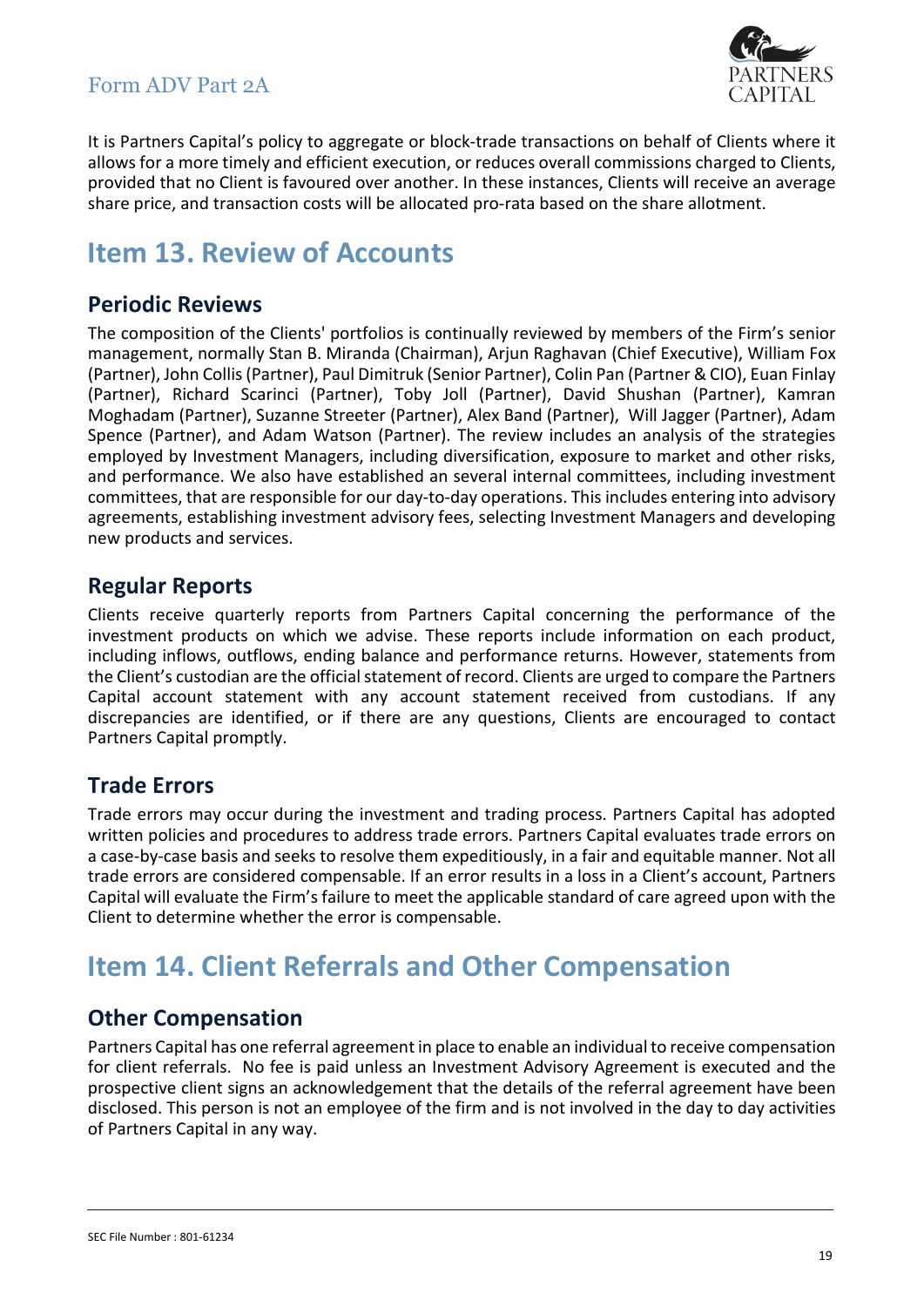

## <span id="page-19-0"></span>**Item 15. Custody**

### <span id="page-19-1"></span>**Account Statements**

Client assets are maintained with an independent qualified custodian and Clients should receive account statements from the qualified custodian at least quarterly. The statements received directly from the custodian are the official record of a client's account. Partners Capital encourages its Clients to compare and verify the information provided on their statements with the information on the statements they receive from the account custodian.

### <span id="page-19-2"></span>**Financial Statements**

In the case of pooled investment vehicles, such as limited partnerships or limited liability companies, financial statements are prepared by an independent public accountant registered with, and subject to regular inspection by, the Public Company Accounting Oversight Board ("PCAOB") and distributed to all limited partners within 120 days of fiscal year-end in accordance with Rule 206(4)-2 under the Advisers Act. In case of fund of funds financial statements are required to be distributed to all limited partners within 180 days of fiscal year-end in accordance with the ABA Committee on Private Investment Entities, SEC Staff Letter publicly available August 10, 2006.

## <span id="page-19-3"></span>**Item 16. Investment Discretion**

### <span id="page-19-4"></span>**Discretionary Authority for Trading**

Partners Capital may exercise discretionary authority over some Client accounts, as determined by the advisory agreements signed by Clients. This includes the discretion to determine the securities bought or sold, and the amounts of such investments, as determined in the investment advisory agreements with such Clients. The Client has the ability to place limitations and restrictions on investments made for his/her/its account, e.g., no tobacco stocks, etc.

In the case of the Funds, Partners Capital exercises investment discretion. The Funds are subject to investment guidelines and/or restrictions which are described in their respective offering documents.

## <span id="page-19-5"></span>**Item 17. Voting Client Securities**

Partners Capital's generally does not have authority to vote proxies on behalf of Clients. In such cases, Partners Capital will not take any action or render any advice with respect to voting of proxies solicited by or with respect to the issuers of securities in which assets of the Client may be invested from time to time. Proxies for securities may be provided to each Client by the account's respective broker/custodian. Any proxies received by Partners Capital will be immediately forwarded to the Client.

In cases where Partners Capital has been delegated the authority to vote Client proxies, Partners Capital will seek to vote each proxy or similar corporate action in accordance with its fiduciary duty to its Clients, taking into consideration such factors as the Firm deems relevant in its sole discretion. Partners Capital's proxy voting policy is designed to ensure that proxy votes are not improperly influenced by material conflicts of interests.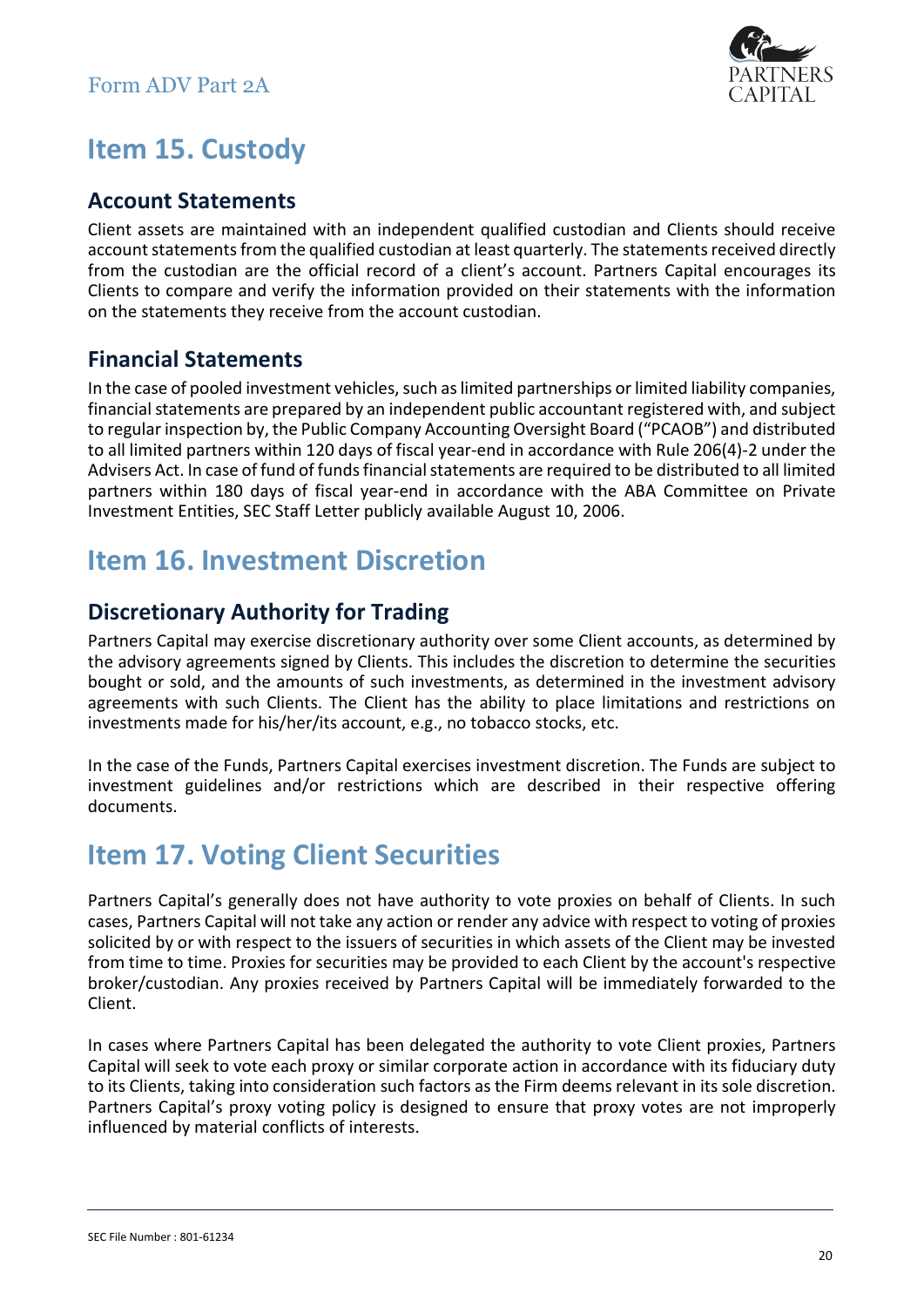

Partners Capital engages the services of a third-party vendor as its proxy agent. A copy of Partners Capital's proxy voting policies and procedures are available to Clients upon request. Clients who have delegated the authority to vote proxies to Partners Capital may obtain copies of proxy records and information on how proxies were voted by contacting us at https://www.partnerscap.com/contact/.

Additionally, Partners Capital will not act or advise on any class action claims or legal proceedings pertaining to securities held or formerly held in accounts of Clients or former Clients.

## <span id="page-20-0"></span>**Item 18. Financial Information**

### <span id="page-20-1"></span>**Financial Condition**

Partners Capital does not require or solicit prepayment of fees. Partners Capital has never filed for bankruptcy and is not aware of any financial condition that is expected to affect its ability to manage Client accounts.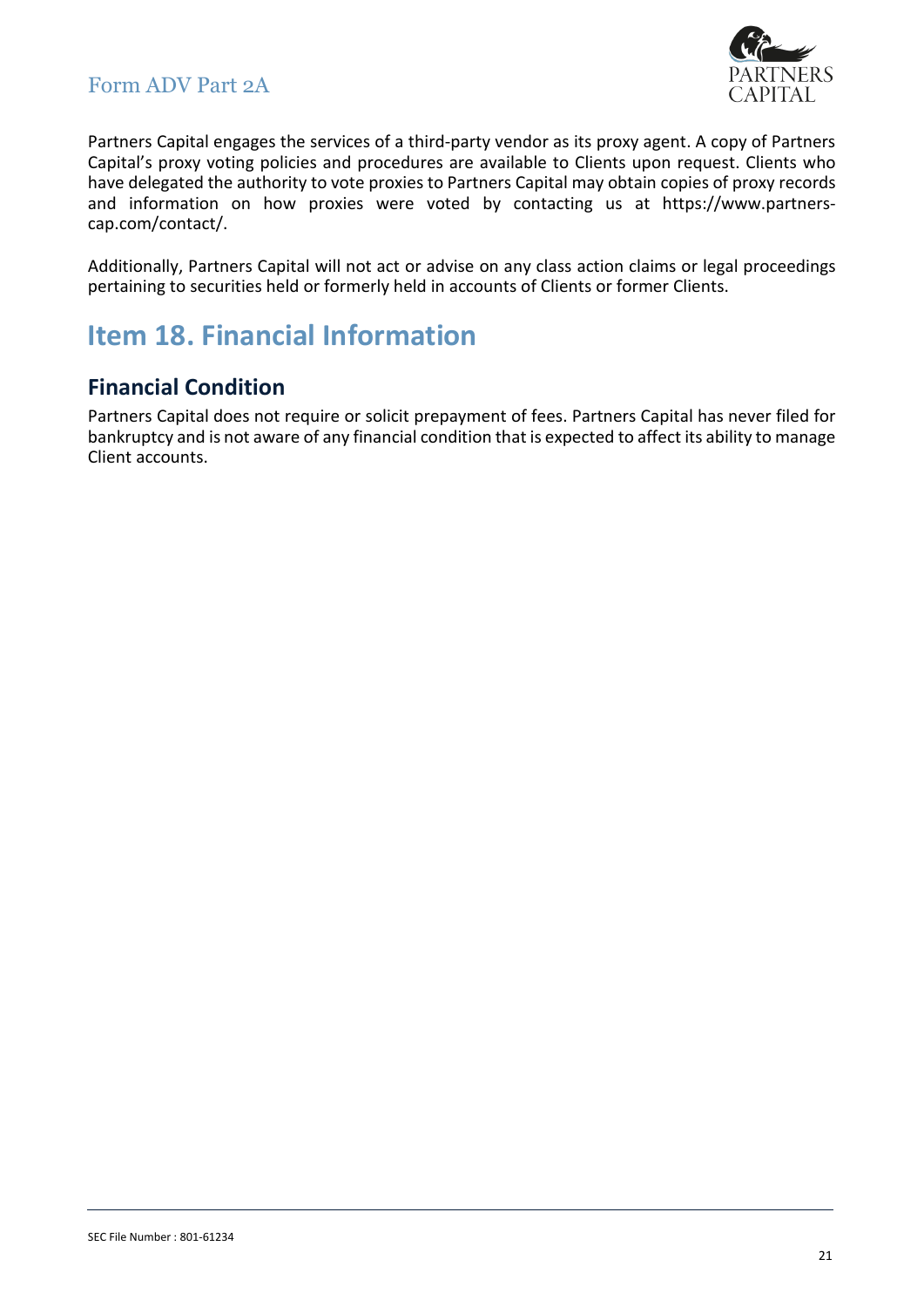

## <span id="page-21-0"></span>**Appendix 1: Allocation of Scarce Capacity Policy**

An important aspect of Partners Capital is working on our Clients' behalf to gain access to what we believe are the best of breed asset managers in each asset class, in many cases using Clients' attractiveness and influence to secure such access. In some cases, this will necessarily involve allocating restricted fund capacity between Clients. This is often a very delicate and complex negotiation where Partners Capital must make judgments as to how to balance different Clients' investment needs. It is our aim to secure maximum access on behalf of our Client's to funds with restricted capacity. It is important that we follow the guidelines set-out below to ensure that our Clients are treated fairly and so to mitigate potential conflicts of interest.

All scarce capacity should be allocated using this approach, unless explicitly approved by the Compliance Team, including the allocation of capacity created by the redemption of an existing investor in the fund (whether they are a Client of Partners Capital or not). As described below, the Capacity Allocation Tool, located in Omniscience, should be used as a 'book-building' tool and should be used to track demand even in cases where capacity is not constrained.

#### **Approach**

- 1. As advisors or discretionary managers to its Clients, Partners Capital first determines the suitability of any given investment with restricted capacity for each Client in light of their strategy, risk profile, current allocations and ability to meet fund stated minimums.
- 2. Partners Capital will also assess the Client's ability to make the investment subscription deadlines based on the liquidity of their portfolio and their ability to agree the investment within the deadlines.
- 3. Where it is deemed that the investment to be appropriate for a particular Client, the assigned client team will evaluate the appropriate size of the investment for the client independently of any possible access or capacity constraints. This evaluation will include an assessment of the minimum investment that would be relevant for the client's portfolio ("Client Assessed Minimum").
- 4. Such investment recommendations will be aggregated across Clients and sent to the asset manager for consideration. We will seek to obtain the total amount of the Client requested capacity and, if we are allocated less than the full request, **we will pro-rate the allocation across our Clients** based on the individual requests. However, some asset managers may seek to use their own allocation process and criteria for accepting or rejecting individual investors or cutting back investors' requested investment amounts. In these instances, we will defer to the asset manager's process.
- 5. If the asset manager makes their own cutbacks, we may attempt to influence the asset manager to cut back Clients' allocation requests pro-rata in order to ensure a fair allocation to all Clients. However, there may be cases where this will not be acceptable to the manager and we will defer to the manager's process. In these cases, it must be recognized that we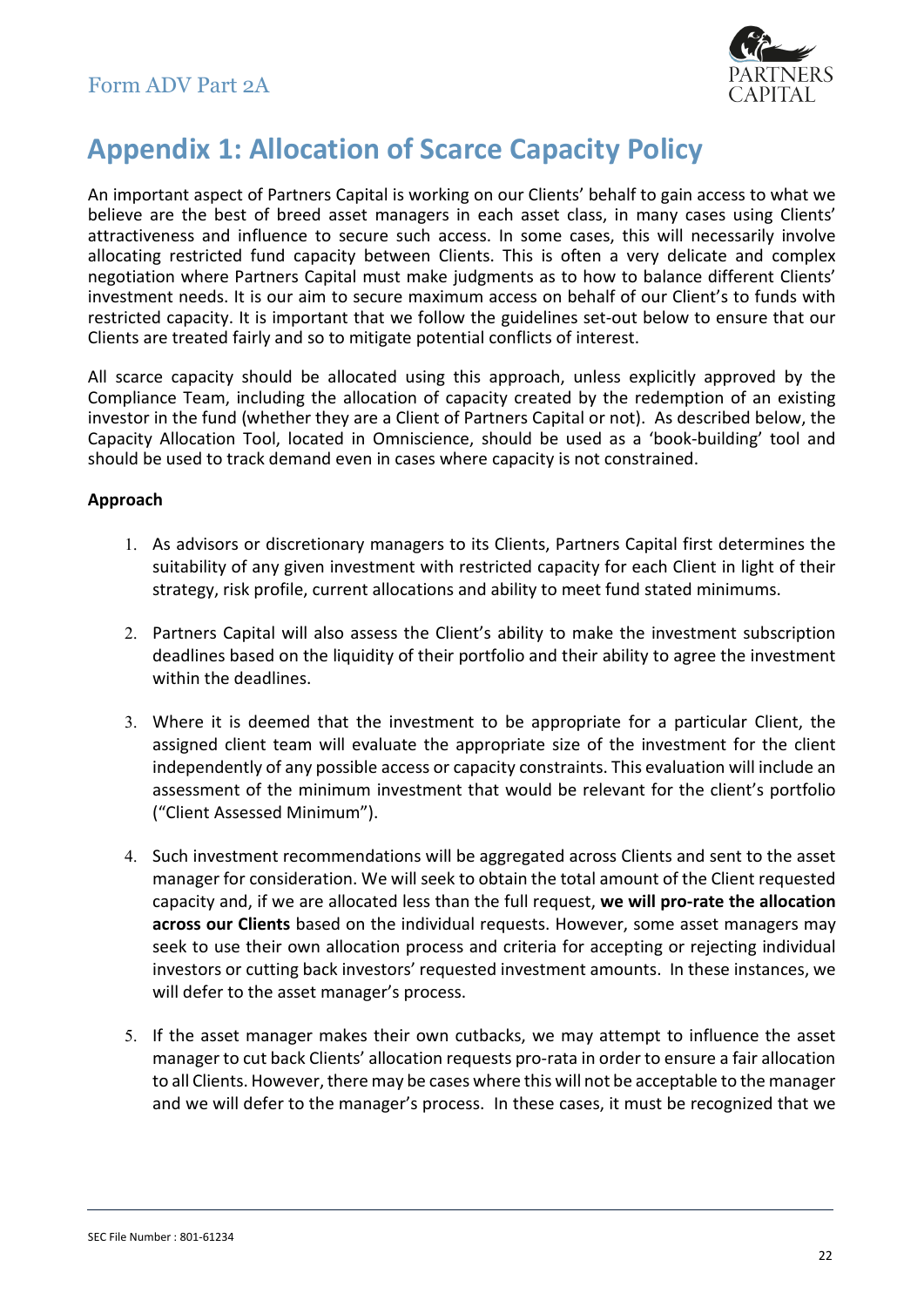

ultimately cannot over-ride an asset manager's decision to take one Client over another or to cut back Clients in different proportions.

- 6. Where pro-ration would take a Client allocation below the fund stated minimum, at our sole discretion and to achieve the fairest outcome to Clients, we will re-allocate that belowminimum allocation to Clients with allocations at or above the fund minimum in proportion to their original capacity requests, in other words Clients below the fund stated minimum, starting with the Client furthest below the fund stated minimum, drop out of the process and the pro-ration is re-calculated until all Clients remaining in the process are above the fund stated minimum; or
- 7. **If the total capacity to be allocated is \$3,000,000 or less**, Partners Capital will allocate the capacity to Clients based on a random basis under the supervision of the Compliance Team. In this process, all Clients requesting capacity are assigned a random order. The first randomly prioritized client would be granted its entire capacity request (unless this was more than the total capacity available), then the second randomly prioritized Client would be granted its request from the remaining capacity to be allocated, and so on until all the capacity has been allocated. In cases where a randomly prioritized client's request is greater than the remaining capacity available, Partners Capital would grant all the remaining capacity to that client, provided this allocation meets the fund stated minimum, or skip that client in favor of the next randomly selected Client if it was not an eligible subscription. Each random allocation process is independent of the others.
- 8. **If the total capacity to be allocated is one fifth of the aggregate demand or less**, Partners Capital will allocate the capacity to Clients based on the random basis defined above, under the supervision of the Compliance Team.
- 9. Partners Capital Pooled Vehicles and Clients subject to a discretionary mandate will be subject to pro- ration process and will be included along side every other Client.
- 10. We may recommend to certain Clients that they go direct to the asset manager and request capacity independent of Partners Capital when we deem that approach may maximize their potential allocation, and will not affect other Clients' potential allocations. We may make such recommendations to individual Clients to pursue this approach in light of greater influence the Client may have directly with the asset manager.
- 11. Where capacity varies for onshore versus offshore alternatives from the same manager, this policy will be applied as though the two funds are completely independent of each other.
- 12. Partners Capital partners, employees and relatives of employees (defined as spouses, parents and children) are deemed to be an insider for the purposes of scarce capacity allocation and in certain circumstances may be excluded from the allocation process. The main situation may arise when a) an insider applies by the deadline for an allocation to a manager with constrained capacity, b) where Partners Capital client demand exceeds the capacity granted by the manager and c) Partners Capital determines the allocations to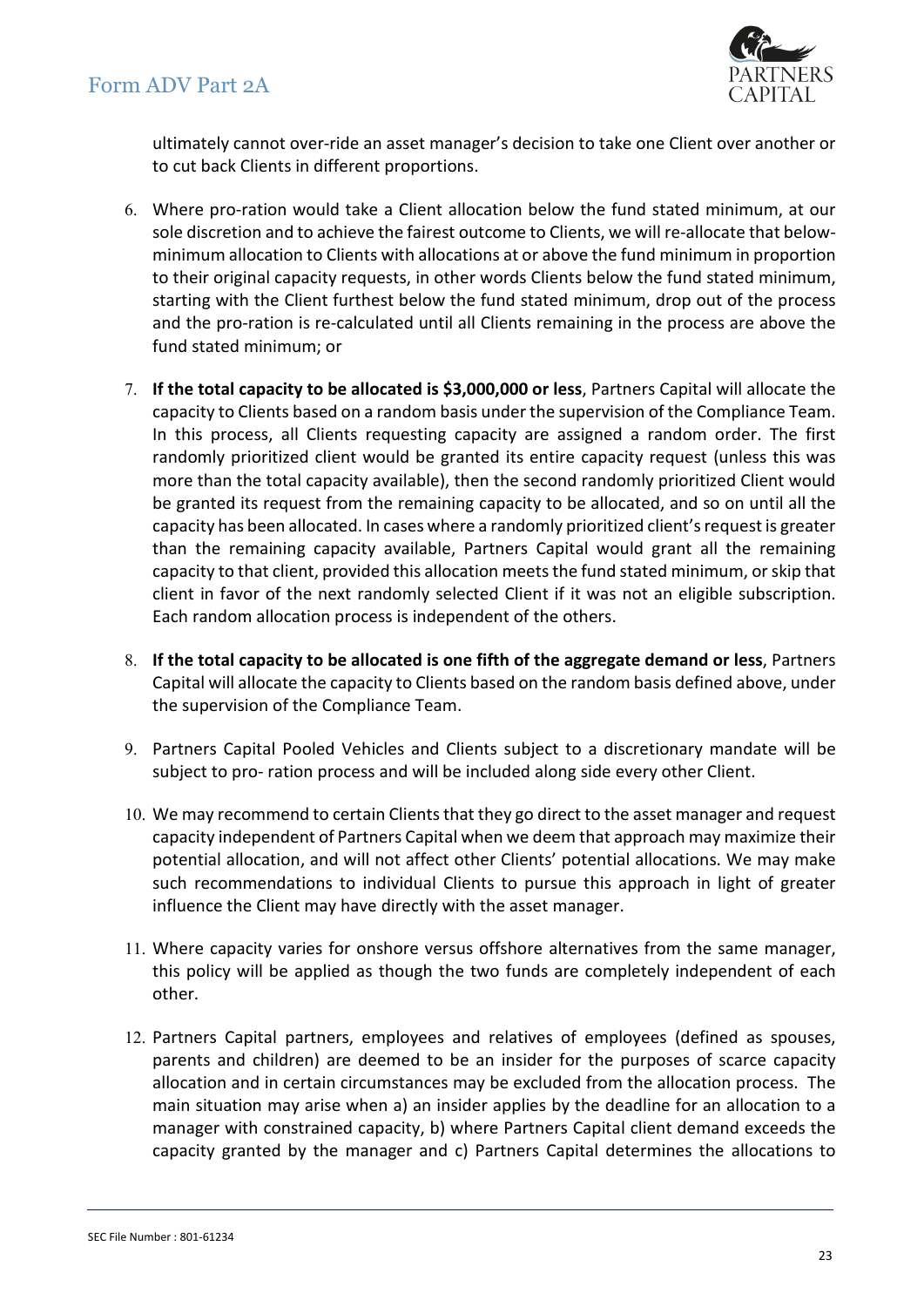

clients per our Constrained Capacity policy. In this situation, the insider would be excluded from the process to ensure clients receive the fullest allocation possible.

13. This policy will be disclosed to each client as part of our account opening process and in the firm's Form ADV Part 2.

#### **Co Investment Allocation Policy**

- i. Preferences and/or requirements of our asset managers will be factored into the capacity allocation process for any investment with limited capacity. This may include manager preferences/requirements including, but not limited to: specific Clients by name, the profile of Clients (e.g., pooled vehicles vs. institutions vs. individuals), the nature of our Client relationships (e.g., discretionary vs. advisory), a maximum number of investing entities, minimum investment amounts, or Clients with a certain tax status/domicile.
- ii. If the manager does not specify any preferences or requirements, co-investments from approved managers will first be allocated to Partners Capital Clients or Pooled Vehicles who have invested in the fund which has generated the co-investment opportunity. Where the demand of these Clients exceeds the available capacity, it will be allocated pro rata to their main fund commitments. After these investors have taken their desired capacity, any excess capacity will be allocated pro rata to other interested Clients and pooled vehicles, including the Merlin Fund.
- iii.For the avoidance of doubt, investors in prior funds or other funds of the same manager will not have any preferential capacity rights. For example, an investor in "Approved Manager Fund III" will have priority for a co-investment that has arisen from that specific fund. However, an investor in "Approved Manager Fund II", or another "Approved Manager Fund", will not have any preferential capacity rights.
- iv. For the avoidance of doubt, each Condor series will be treated as a distinct and separate Clients. Thus, if Condor X had committed to "Approved Manager Fund III", then it would have priority for a co-investment that has arisen from that specific fund. However, Condor XI would not have any preferential capacity rights to any excess co-investment capacity from "Approved Manager Fund III" if they had not committed to the same fund.
- v. If the investment opportunity is not affiliated with a specific fund to which our Clients or Pooled Vehicles have made commitments, available capacity will be allocated pro rata to other interested Clients and Pooled Vehicles, including the Merlin Fund.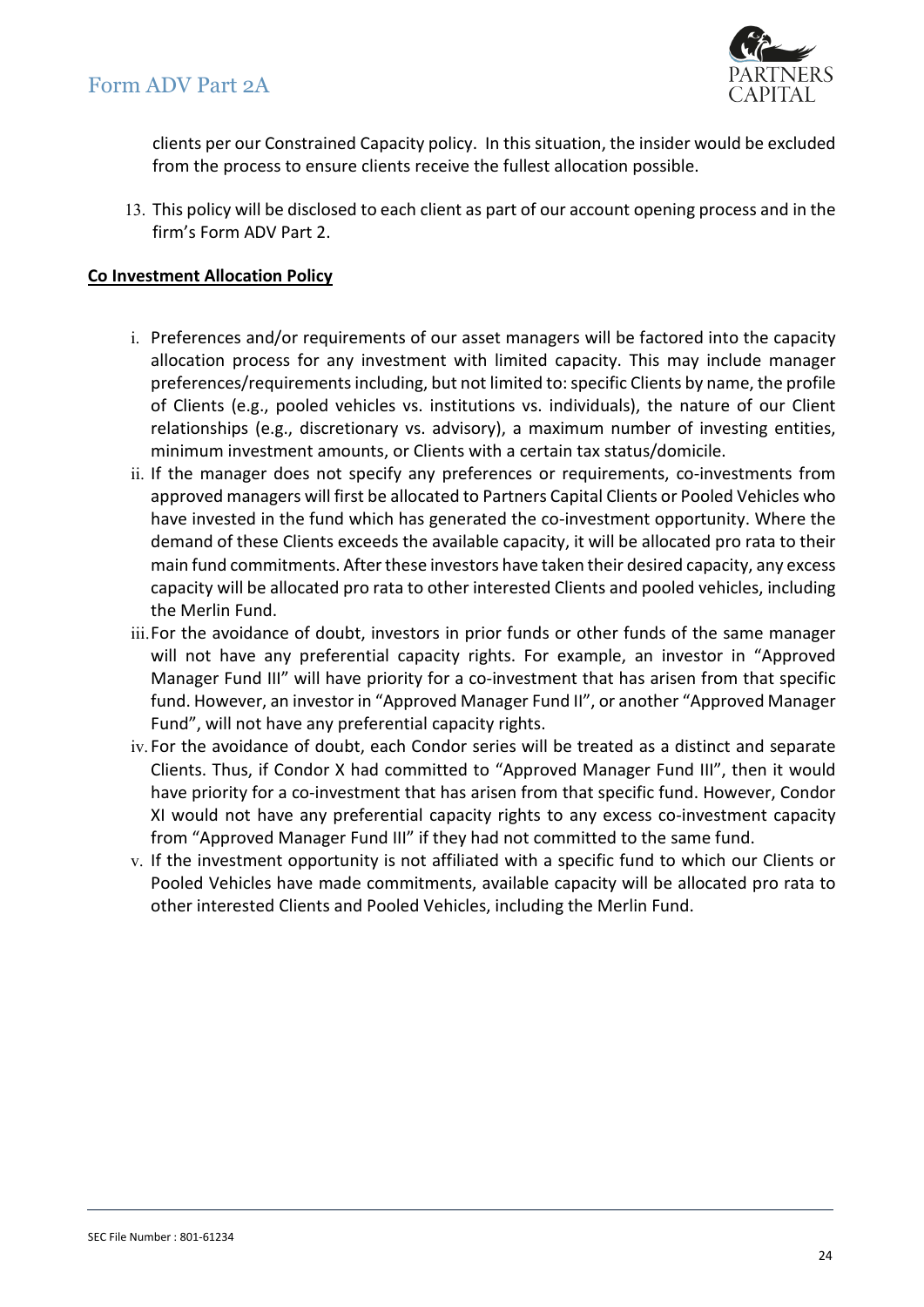

# <span id="page-24-0"></span>**Appendix 2: Partners Capital Client Privacy Policy**

| Facts                                                                                                                                                                     | What does Partners Capital Investment Group, LLP ("partners capital") do with your<br>personal information?                                                                                                                                                                                                                                                                                      |                                                                                                                                                                                                                 |                                               |                                |
|---------------------------------------------------------------------------------------------------------------------------------------------------------------------------|--------------------------------------------------------------------------------------------------------------------------------------------------------------------------------------------------------------------------------------------------------------------------------------------------------------------------------------------------------------------------------------------------|-----------------------------------------------------------------------------------------------------------------------------------------------------------------------------------------------------------------|-----------------------------------------------|--------------------------------|
| Why?                                                                                                                                                                      | Financial companies choose how they share your personal information. Federal law gives<br>consumers the right to limit some but not all sharing. Federal law also requires us to tell you<br>how we collect, share, and protect your personal information. Please read this notice<br>carefully to understand what we do.                                                                        |                                                                                                                                                                                                                 |                                               |                                |
| What?                                                                                                                                                                     | The types of personal information we collect and share depend on the product or service you<br>have with us. This information can include:<br>• Social security number • Assets<br>• Risk tolerance<br>• Wire transfer instructions • Transaction history<br>$\bullet$ Income<br>When you are no longer our customer, we continue to share information about you as<br>described in this notice. |                                                                                                                                                                                                                 |                                               |                                |
| How?                                                                                                                                                                      | All financial companies need to share customers' personal information to run their everyday<br>business. In the section below, we list the reasons financial companies can share their<br>customers' personal information; the reasons Partners Capital chooses to share; and<br>whether you can limit this sharing.                                                                             |                                                                                                                                                                                                                 |                                               |                                |
|                                                                                                                                                                           |                                                                                                                                                                                                                                                                                                                                                                                                  | Reasons we can share your personal information                                                                                                                                                                  | <b>Does Partners</b><br><b>Capital Share?</b> | Can you limit<br>this sharing? |
| For our everyday business purposes - such as to process your transactions,<br>No<br>Yes<br>maintain your accounts(s) or respond to court orders and legal investigations. |                                                                                                                                                                                                                                                                                                                                                                                                  |                                                                                                                                                                                                                 |                                               |                                |
| For our marketing purposes - to offer our products and services to you<br>No                                                                                              |                                                                                                                                                                                                                                                                                                                                                                                                  |                                                                                                                                                                                                                 |                                               | We don't share                 |
| For joint marketing with other financial companies                                                                                                                        |                                                                                                                                                                                                                                                                                                                                                                                                  |                                                                                                                                                                                                                 | No                                            | We don't share                 |
| For our affiliates' everyday business purposes - information about your<br>transactions and experiences                                                                   |                                                                                                                                                                                                                                                                                                                                                                                                  |                                                                                                                                                                                                                 | Yes                                           | No                             |
| For our affiliates to market to you                                                                                                                                       |                                                                                                                                                                                                                                                                                                                                                                                                  | Yes                                                                                                                                                                                                             | Yes                                           |                                |
| For nonaffiliates to market to you                                                                                                                                        |                                                                                                                                                                                                                                                                                                                                                                                                  |                                                                                                                                                                                                                 | No.                                           | We don't share                 |
| To limit our<br>sharing                                                                                                                                                   | • Call 617-292-2570<br>• Visit: https://www.partners-cap.com/contact/<br>Please note: If you are a new customer, we can begin sharing your information 30 days from the<br>date we sent this notice. When you are no longer our customer, we continue to share your<br>information as described in this notice. However, you can contact us at any time to limit our sharing.                    |                                                                                                                                                                                                                 |                                               |                                |
| <b>Questions?</b>                                                                                                                                                         | Visit: https://www.partners-cap.com/contact/                                                                                                                                                                                                                                                                                                                                                     |                                                                                                                                                                                                                 |                                               |                                |
| Who we are                                                                                                                                                                |                                                                                                                                                                                                                                                                                                                                                                                                  |                                                                                                                                                                                                                 |                                               |                                |
| Who is providing<br>this notice?                                                                                                                                          |                                                                                                                                                                                                                                                                                                                                                                                                  | Partners Capital Investment Group, LLP and affiliates, including privately offered<br>pooled investment vehicles.                                                                                               |                                               |                                |
| What we do                                                                                                                                                                |                                                                                                                                                                                                                                                                                                                                                                                                  |                                                                                                                                                                                                                 |                                               |                                |
| How does Partners<br>Capital protect my<br>personal information?                                                                                                          |                                                                                                                                                                                                                                                                                                                                                                                                  | To protect your personal information from unauthorized access and use, we use<br>security measures that comply with federal law. These measures include computer<br>safeguards and secured files and buildings. |                                               |                                |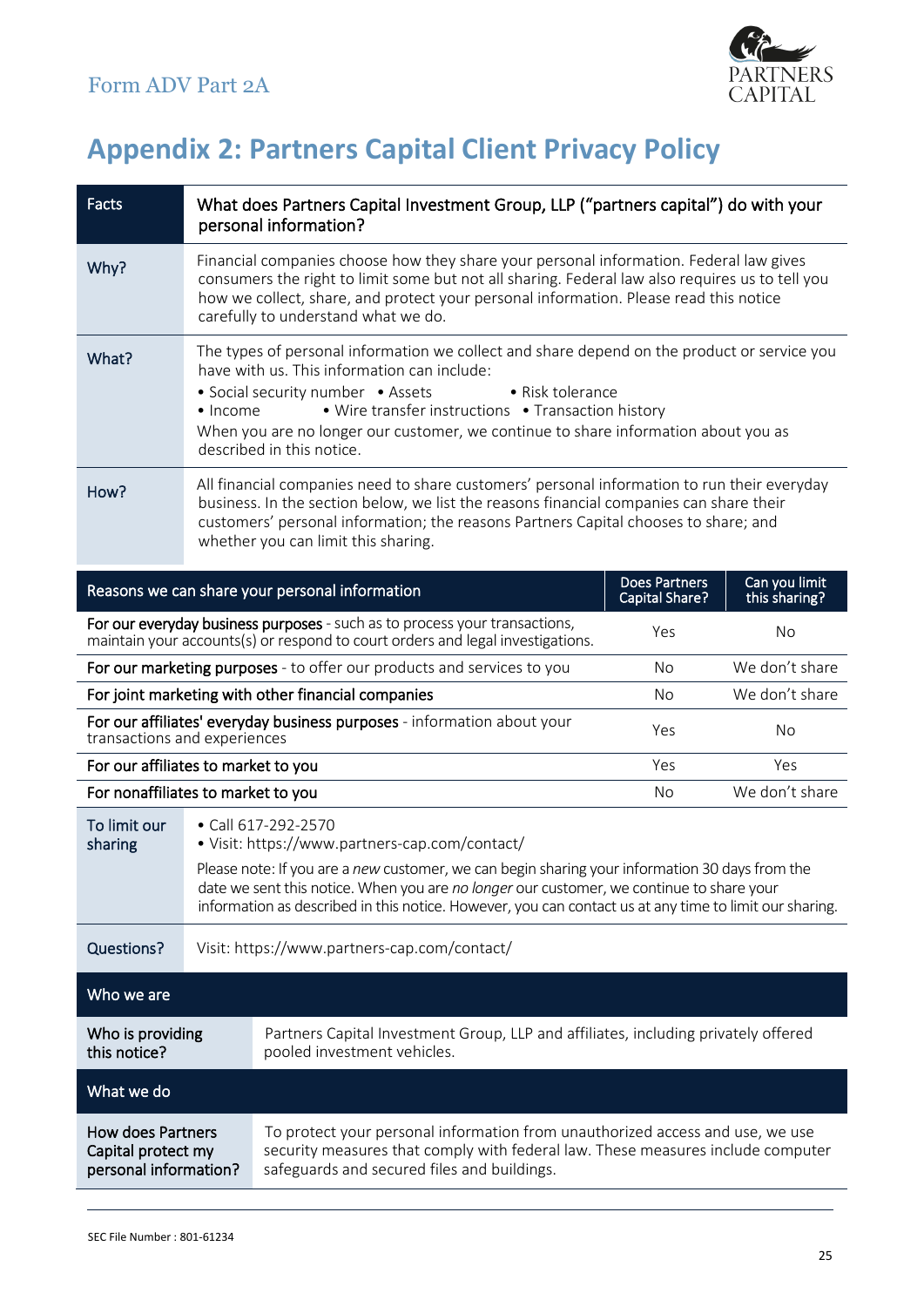

| <b>How does Partners</b><br>Capital collect my<br>personal information?                     | We collect your personal information, for example, when you<br>• Enter into an investment advisory contract<br>Seek financial advice<br>Make deposits or withdrawals from your account<br>Tell us about your investment or retirement portfolio<br>• Give us your employment history<br>We also collect your personal information from others, such as affiliates<br>or other companies. |  |
|---------------------------------------------------------------------------------------------|------------------------------------------------------------------------------------------------------------------------------------------------------------------------------------------------------------------------------------------------------------------------------------------------------------------------------------------------------------------------------------------|--|
| Why can't I limit all<br>sharing?                                                           | Federal law gives you the right to limit only:<br>• sharing for affiliates' everyday business purposes-information about your<br>creditworthiness<br>• affiliates from using your information to market to you<br>• sharing for nonaffiliates to market to you<br>State laws and individual companies may give you additional rights to limit sharing.                                   |  |
| What happens when I<br>limit sharing for an<br>account I hold jointly<br>with someone else? | Your choices will apply to everyone on your account - unless you tell us otherwise.                                                                                                                                                                                                                                                                                                      |  |
| <b>Definitions</b>                                                                          |                                                                                                                                                                                                                                                                                                                                                                                          |  |
| <b>Affiliates</b>                                                                           | Companies related by common ownership or control. They can be financial and<br>nonfinancial companies.                                                                                                                                                                                                                                                                                   |  |
| Non-affiliates                                                                              | Companies not related by common ownership or control. They can be financial and<br>nonfinancial companies.<br>• Partners Capital does not share with non-affiliates so they can market to you.                                                                                                                                                                                           |  |
| Joint Marketing                                                                             | A formal agreement between non-affiliated financial companies that together<br>market financial products or services to you.<br>• Partners Capital does not jointly market.                                                                                                                                                                                                              |  |